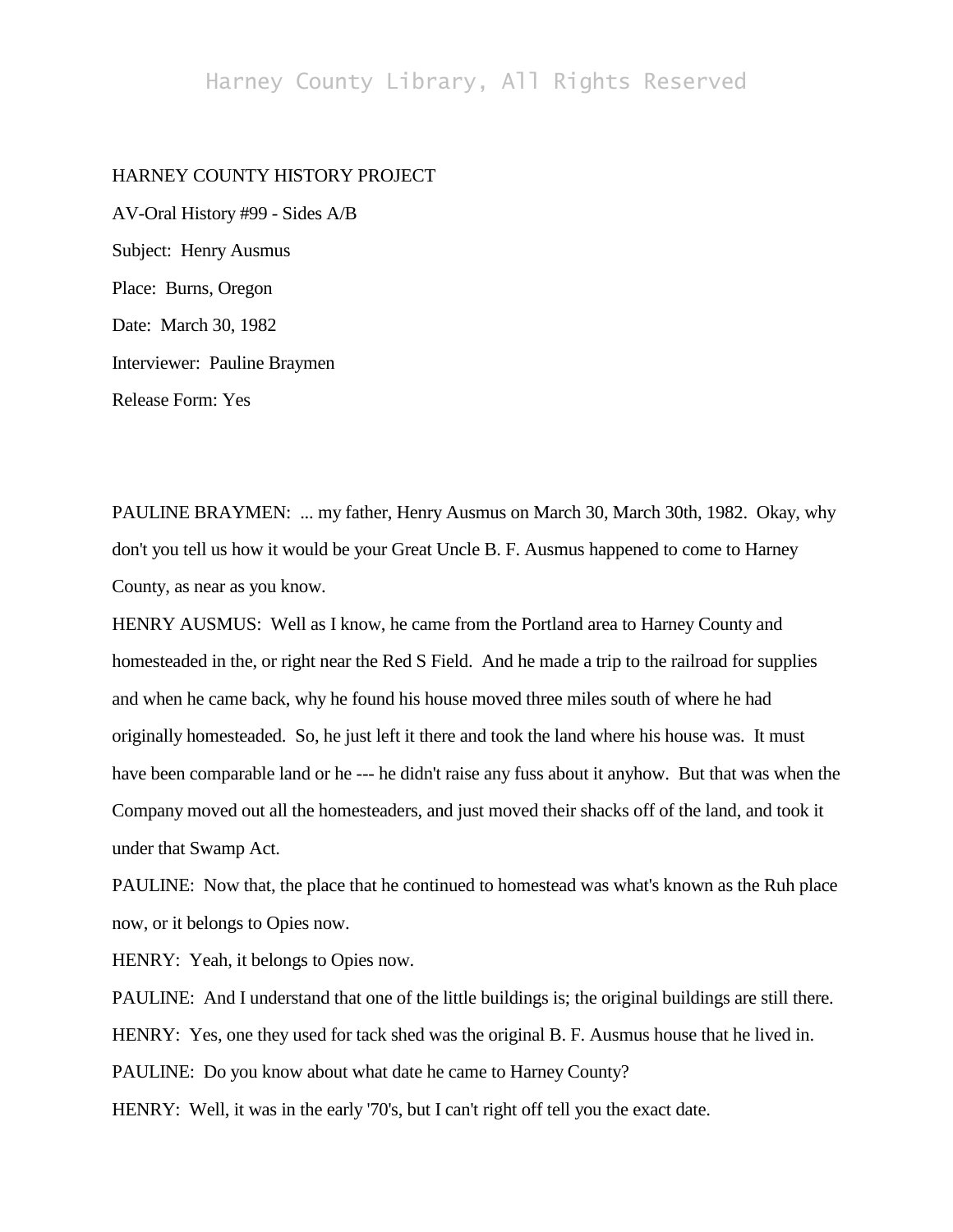PAULINE: Yeah, sometime in the 1870's.

HENRY: Yes.

PAULINE: So, he would be one of the very earliest homesteaders in the county. Ah, he was originally from Missouri, or Illinois?

HENRY: Well, Illinois.

PAULINE: Illinois.

HENRY: Yes. Now his father, my great-grandfather, lived in Jacksonville, Illinois, and then moved to Missouri later on. And whether he ever lived in Missouri or not, I don't know. But he was born in Illinois.

PAULINE: And came to, went to California during the gold rush days, and from there to Portland where he was in business and owned property. And then from Portland to Harney County.

HENRY: That's right.

PAULINE: Okay, I know that he had a daughter Maida, were there other people in that family, other than Maida?

HENRY: No, there was just one daughter.

PAULINE: Okay, and her name was M A I D A, and she was an artist, and we have evidence of some of her paintings still.

HENRY: Oh, we have that one ---

PAULINE: The plate, I have it.

HENRY: It's a plate. It's a picture of Mount Hood taken at one of the lake sites.

PAULINE: Okay, then your father was, he lived in Missouri, he grew up in Missouri.

HENRY: Yes, he grew up there. He was born in Jacksonville, Illinois.

PAULINE: And his name was Charles Benjamin.

HENRY: Charles Benjamin.

PAULINE: As a young man then, we don't know whether ---

HENRY: Well, his father moved to Missouri shortly after he was born, and they settled in, around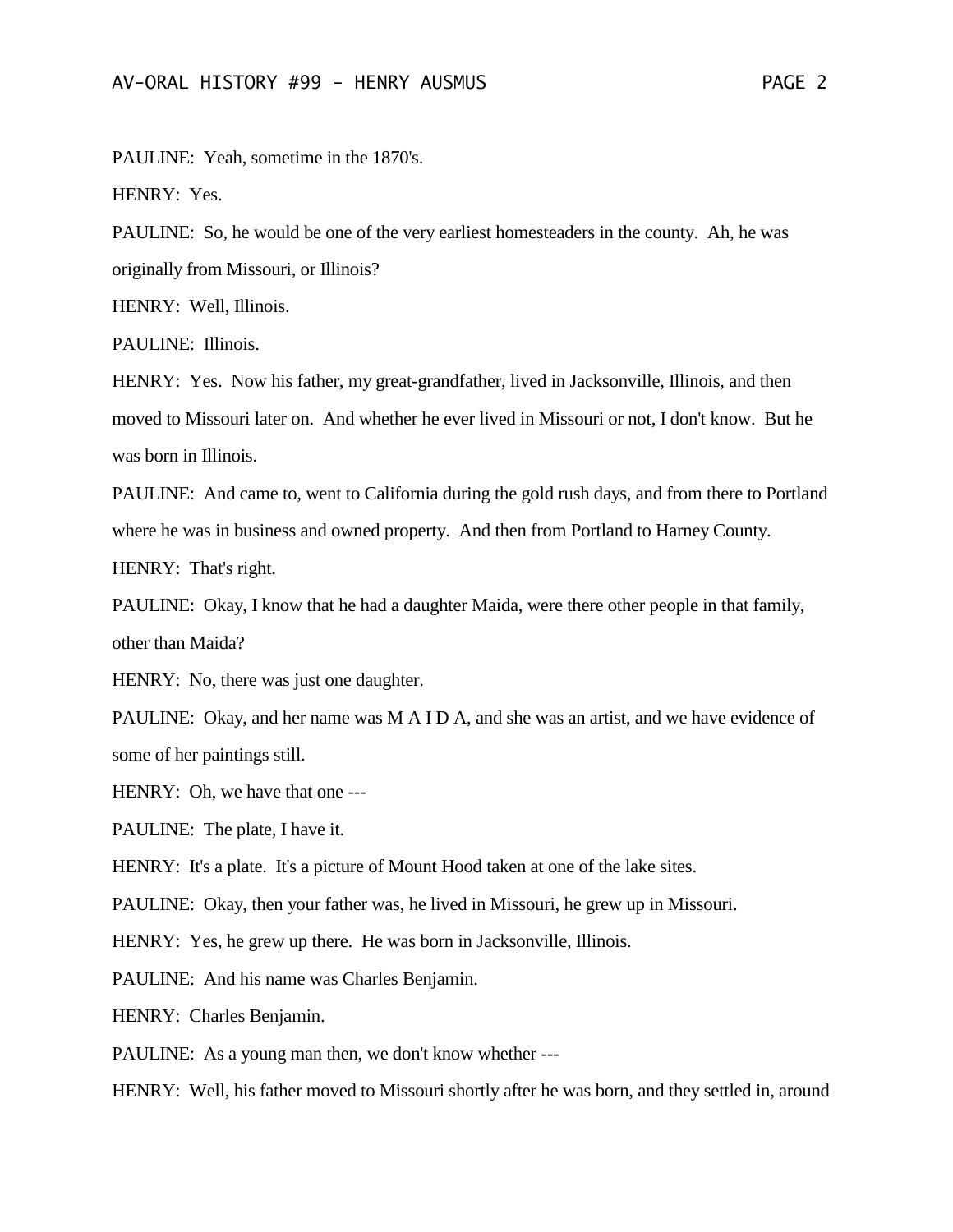Mason City, Missouri, in that area. And he grew up there in Missouri, and that's in the same area as the Standleys lived in Missouri. See they moved to Missouri too, and they all settled in the same area, around Jacksonville, or Mason City, St. Joe ---

PAULINE: That's where he met Lillian Ludella Standley.

HENRY: And they were married in Missouri.

PAULINE: Well, did Grandpa come out here before any of his children were born, or before he was married, or ---

HENRY: No, no.

PAULINE: Well, he was married and had ---

HENRY: Ormond and Dick and Golden were born in Missouri.

PAULINE: In Missouri.

HENRY: Uh huh. And then he moved to Kansas, Wichita. And from Wichita he went down into Oklahoma, and when they opened the strip, the Cherokee Strip.

PAULINE: This is what you were talking about on this other tape with Baker, and this is something really that I really hadn't heard that much about, or at least it didn't dawn on me that that's what you were talking about.

HENRY: Well, he and his cousin, Harve Banta, went down and took up land in, right in the middle of where the Seminole oil fields are today. And they didn't like that, so they moved on up north and took up land north and east of Blackwell in what is known now as the Dillworth Oil Field.

And Harve Banta, he held on to his place, but Dad gave up his and come to Oregon then. But Dad's cousin, Bob Welsch had his homestead right next to Dad's, and he held on to his. And I visited in that area and he had seventeen oil wells on his piece of land, and I don't know how many there was on Dad's.

PAULINE: What was on Dad's.

HENRY: But Dad came to visit Dick and I while we was there at Blackwell. We went out there and we asked him if he could really believe it, and he said if he had stayed there he wouldn't have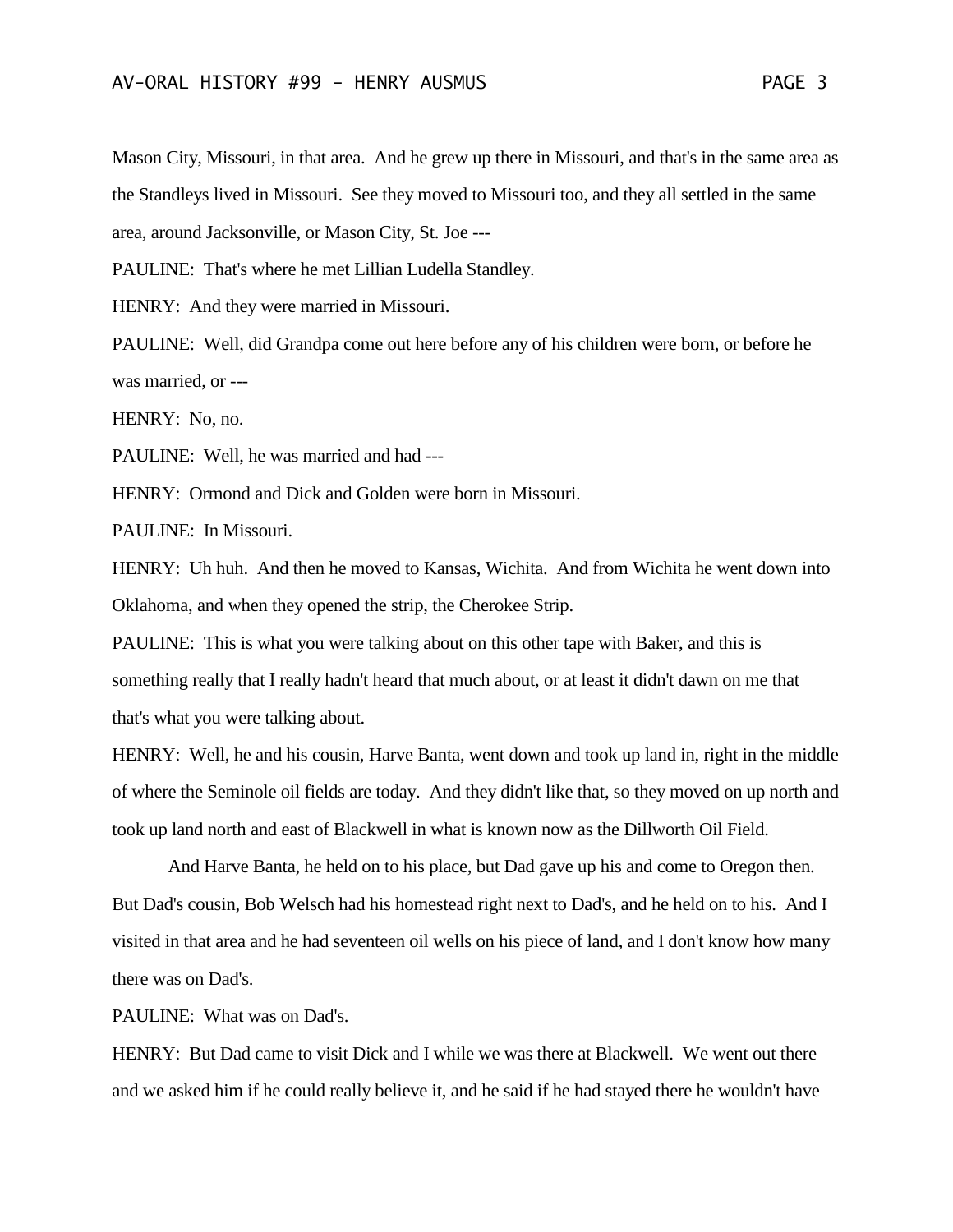lived long enough to enjoy it anyhow.

PAULINE: He just didn't like it at all.

HENRY: Well, he was just crippled up with rheumatism so bad while he was there. And I guess it is all for the better because he liked it here.

PAULINE: Well, the story is that his uncle, B. F. Ausmus wrote and asked him to come out, invited him to work with him, or be in partnership with him.

HENRY: I think that was the deal. They'd made some kind of a deal before Dad came, I'm sure. But I don't have any record of it. But anyhow, Dad came out and went to work with him, and they run horses over on the Table Buttes, that's in there southeast of Crane, and in the valley.

And I think he came in, well, he came right on the break of the year, '96 and '97. He probably hit Harney County in '96, but most of the records, well I've heard him talk about being around Christmas time, you know, so it was in the break of '96 and '97. And then Mother came out on the train from Oklahoma; she had stayed with Aunt Jane and Uncle Harve until '98. That's when she came to --- in the fall, I think, of '98. She came to Oregon on the train. And evidently, they arranged it so they would be in Huntington with the freight wagons when she came in. And she came in through the Warm Springs Reservation, or through Beulah, on the freight wagons from Huntington.

PAULINE: And she had the two children. Golden had died when she was quite young.

HENRY: Yes. She died when she was two years old. ...

PAULINE: So, she had Uncle Ormond and Uncle Standley with her. You told me a story one time about some place over there after they left Beulah, that wanted, she saw Castle Rock or some mountain over there and she wanted them to wait while she hiked over there to take a better look.

HENRY: Yes, she was looking at Strawberry Mountain, which to her looked right close. The way she told it, Uncle B. F. Ausmus told her she'd better take a day or two supplies.

PAULINE: It was a little further walk than she thought.

HENRY: And have plenty to get back on. But it must have been, well it was 30 or 40 miles from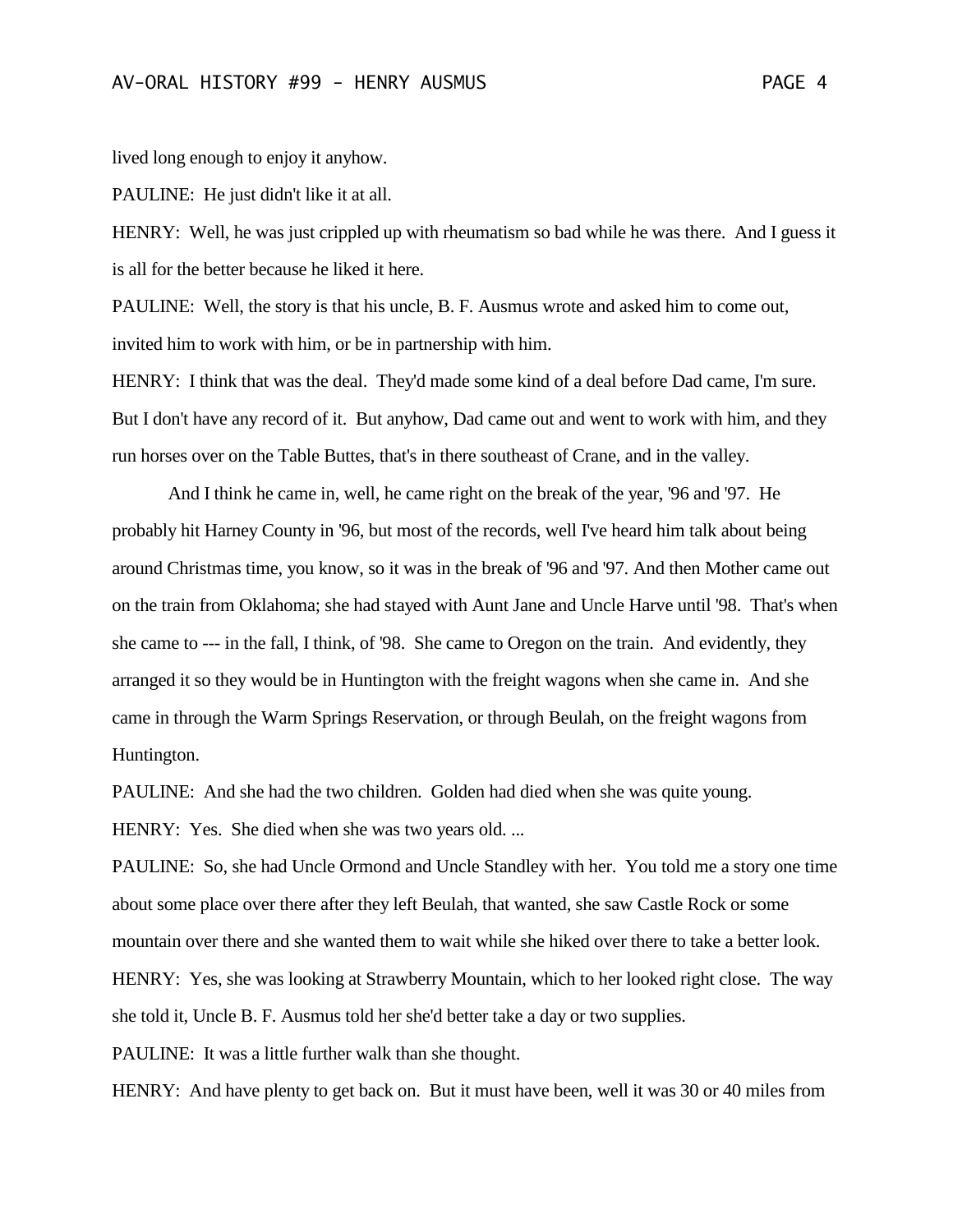Beulah across there, maybe further, I don't know. But it looked right, right close to her.

Anyhow, she used to tell the story about when they got in with their freight wagons, Uncle took her into the house and said, "Well you can get us some supper. Here's the sourdough all ready to go." She says, "Sourdough, God in heaven, what's that?" She had never come in contact with sourdough biscuits before, but she must have caught on pretty quick because she could really bake them.

PAULINE: Before I go any further, this fits in right here, she did have a reputation of being a pretty good cook and was famous for her burnt leather cake that she always made. And you've told me about the time that she took the cake to the social event of the evening at the school. Can you tell that story again?

HENRY: Well yeah, I remember that quite well. So, it's the first time she'd ever had any cake left over. And she found out the reason. She had --- you remember, I don't suppose you do, but we used to get lemon extract, vanilla extract in a big bottle. It was kind of square, or not oblong, but it was square on the corners and exactly the same kind of bottle that Watkins Liniment came in. And she mistakenly got a hold of the wrong bottle and put the Watkins Liniment in the frosting instead of the vanilla. Well, it was edible, but it wasn't what it was supposed to be, and she was pretty upset about that.

PAULINE: Well after --- in the settling of the estate then, when my Uncle B. F. died, then Grandpa's was moved down further onto the lake then and homesteaded again. Am I understanding that right?

HENRY: Well, I think so. I don't believe he took up that land in the lake until about 1904, so ---PAULINE: And that was, that was called Little Cane Island.

HENRY: Yeah, we called it Little Cane Island.

PAULINE: Little Cane Island.

HENRY: But that was about a mile and a half south of where the house stood. Now the old house stood about a quarter of a mile south of the meander line. That is, it was surveyed by Neal.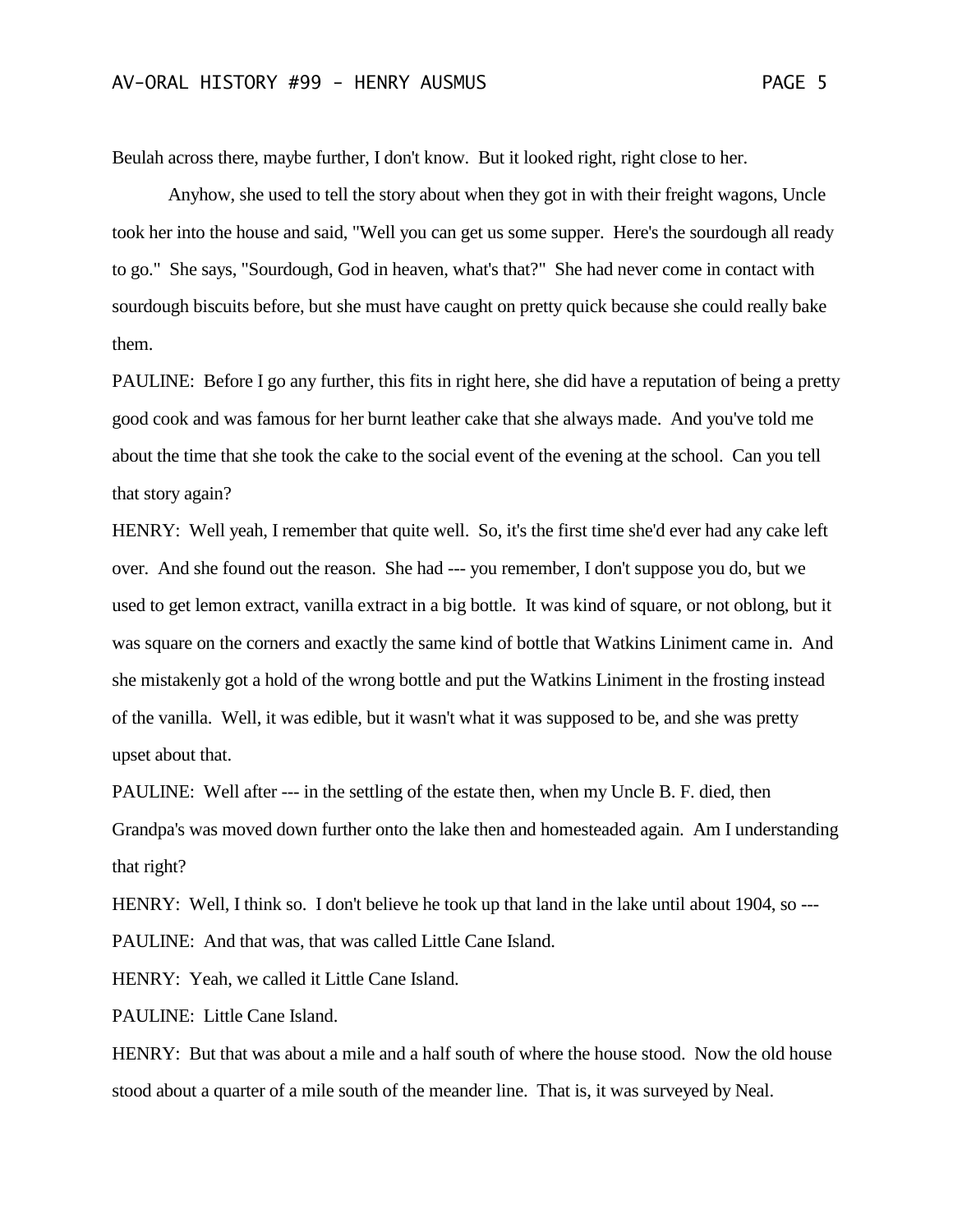PAULINE: And you told me before that that was, that this cane that grew there --- well tell me about that, because I can't remember just exactly now what kind of cane it was.

HENRY: Well, that cane, I don't think there's any of it ever survived the drought. But it only grew in three places that I know of on the lake. The batch on the, what we call Little Cane Island, and there was quite a patch of it there, possibly a quarter of an acre of it. And that grew a good deal like domestic cane, only taller, more like bamboo. It got about as big around as your thumb, and maybe ten or fifteen feet high, and it had joints in it just like bamboo. And it had a tassel on it similar to cane or maize. And well, you've seen this canary grass when it's all headed out, it had a tassel on it very similar to that.

PAULINE: But it was not big around?

HENRY: No, it didn't get very big around. I don't think the stems were much bigger around than your thumb, about three-quarters of an inch, maybe, in diameter, the big ones. Then it grew in another place on the lake that is south of Pelican Island, on Cole Island. And we used to refer to Cole Island as Big Cane Island, but it was actually Cole Island. And the other place it grew, according to the records, was in Mud Lake. There was a patch of it there, a sort of an island out in Mud Lake where there was cane.

PAULINE: Was this something that the animals like to eat, or was it something that they kind of ignored?

HENRY: No, I don't think that they ate it much because it was too coarse, you know.

PAULINE: Probably a remnant from dinosaur days, maybe, or some-thing. But it has always intrigued me when you told me bout it.

HENRY: I asked John Scharff about that cane, and he said it grew in other localities in swamps down in California someplace. But there's none of it that I know of left in Harney County, in Malheur Lake.

PAULINE: In 1933 and '34 when the lake dried up during a drought, that killed it out. HENRY: That cooked it, that was the end of it, and it never seeded back. And most of the sugar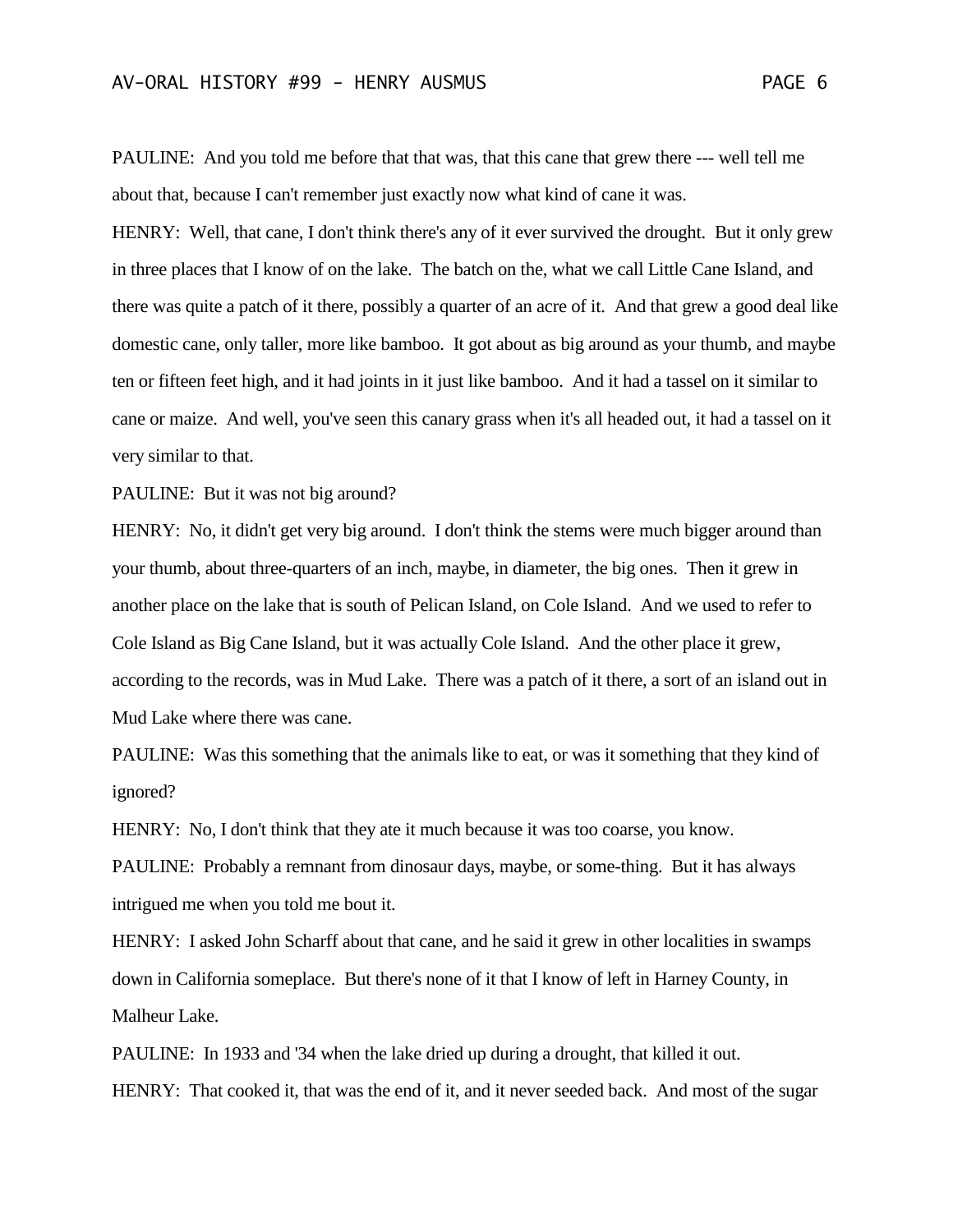grass, you know, that was prevalent around the lake, it's coming back a little bit now, but nothing like it was before that drought.

PAULINE: And this is where you were born, on Little Cane Island, was that homestead on Little Cane Island?

HENRY: Well, no, the homestead was a mile and a half north of the Cane Island.

PAULINE: A mile and a half north from the Little Cane Island?

HENRY: Yeah, I was born there in that shack.

PAULINE: Okay, and this was in 1909. And you went to school then when you were old enough to go to school at Lawen.

HENRY: Well in the Otley District, they called it.

PAULINE: In the Otley District.

HENRY: Uh huh. That was about a mile, a mile and a quarter north of where we lived. I've forgotten the number of that school. Lawen was 15, was 15, 16 and 18, was the three of them. One was on the Crowley place, and one was at Lawen, and the other was the Otley District. There was three schoolhouses.

PAULINE: Okay, and by this time you had three older brothers. There was Dick; there was Ormond and Dick, and Standley, and your sister Izola. You tell about, well there is two things you tell about, and if you think of something else, why throw that in too, here.

About Uncle Standley teaching you to ride, or you riding horseback behind Uncle Standley for a long time when you were really little. And then how they used to skate to school with the broomstick between them, and you hanging onto the middle, and away you go. HENRY: Yeah. Well as far back as I remember, why I used to ride around the country quite a bit with Standley. But I never remember riding behind him so much, as riding my own horse. I wasn't big enough to reach the stirrups or anything, and he would tie a broomstick across the pommel of the saddle and wrapped my coat around it and tied it across the pommel of the saddle, and I could hold on with both hands to that broomstick. It didn't make much difference what the horse did; I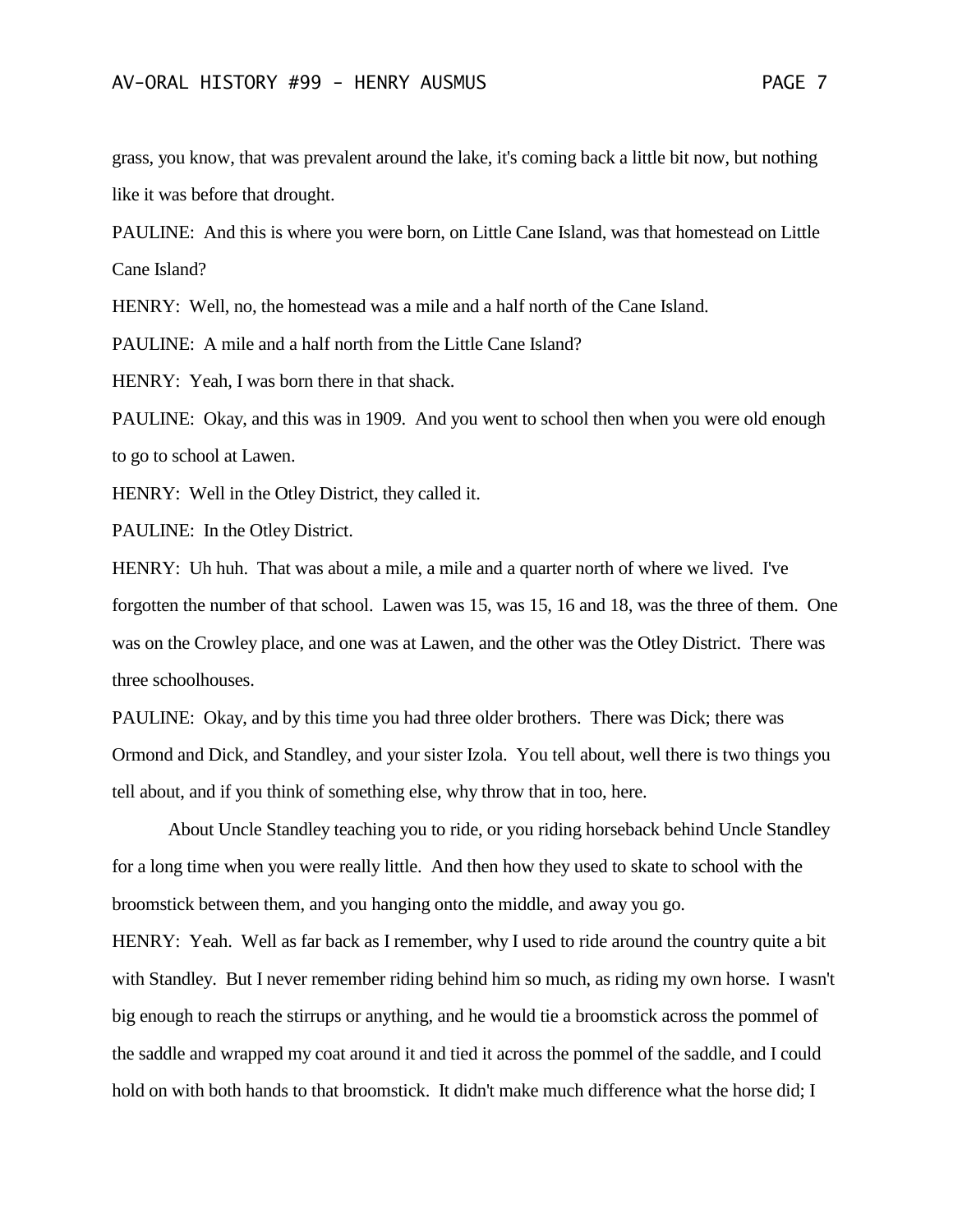could hang on.

PAULINE: You could hang on. You might fly a little bit in between hops.

HENRY: Well, I had a pretty good old horse, and he was pretty sure footed. And I could stay with the horse, and that's all that counted. Don't ever remember falling off of it.

But when I was big enough to go to school, well I started to school when I was about five, there wasn't anything else to do so I just as well. But we didn't have school only five or six months out of the year. I think six months was the longest term we ever went to school.

But I can remember the sloughs come right down by the schoolhouse, I think the branches of the East River. The East River come down through there, through the Jordan place, which was close. And then it branched off in a couple of places. And one branch come down by the schoolhouse and on down past Otley's and right by our house. And the water used to come down in the fall, and into the Lawen country and fill those sloughs up, enough that we could skate on them.

And whenever it was so we could skate, why we'd just go out about a hundred yards from our house there and put on our skates and skate to school. And that was the recesses, noons and all, that's all we did was skate all winter long. And on weekends, why sometimes we'd go down to Cane Island and skate on the lake. And you see Cane Island bordered right to the open water. And I guess it still does, the shoreline may be out farther than it was then, maybe more tules, I don't know. I haven't been on it for years. But that was the, from Cane Island, why you only had to walk fifty or sixty feet through the tules to get onto open water. And we used to skate from Pelican Island to where the Silvies River enters in, comes in. I run trap line along there, and that's the way we made our spending money.

PAULINE: Were you trapping muskrats?

HENRY: Trapping muskrats and we'd catch a mink once in a while, and skunks. I could --- Cane Island was a good place to trap skunks. There was a greasewood knoll on Cane Island that's about, oh maybe a couple of acres of greasewood was all that was on it, but there was badger holes there,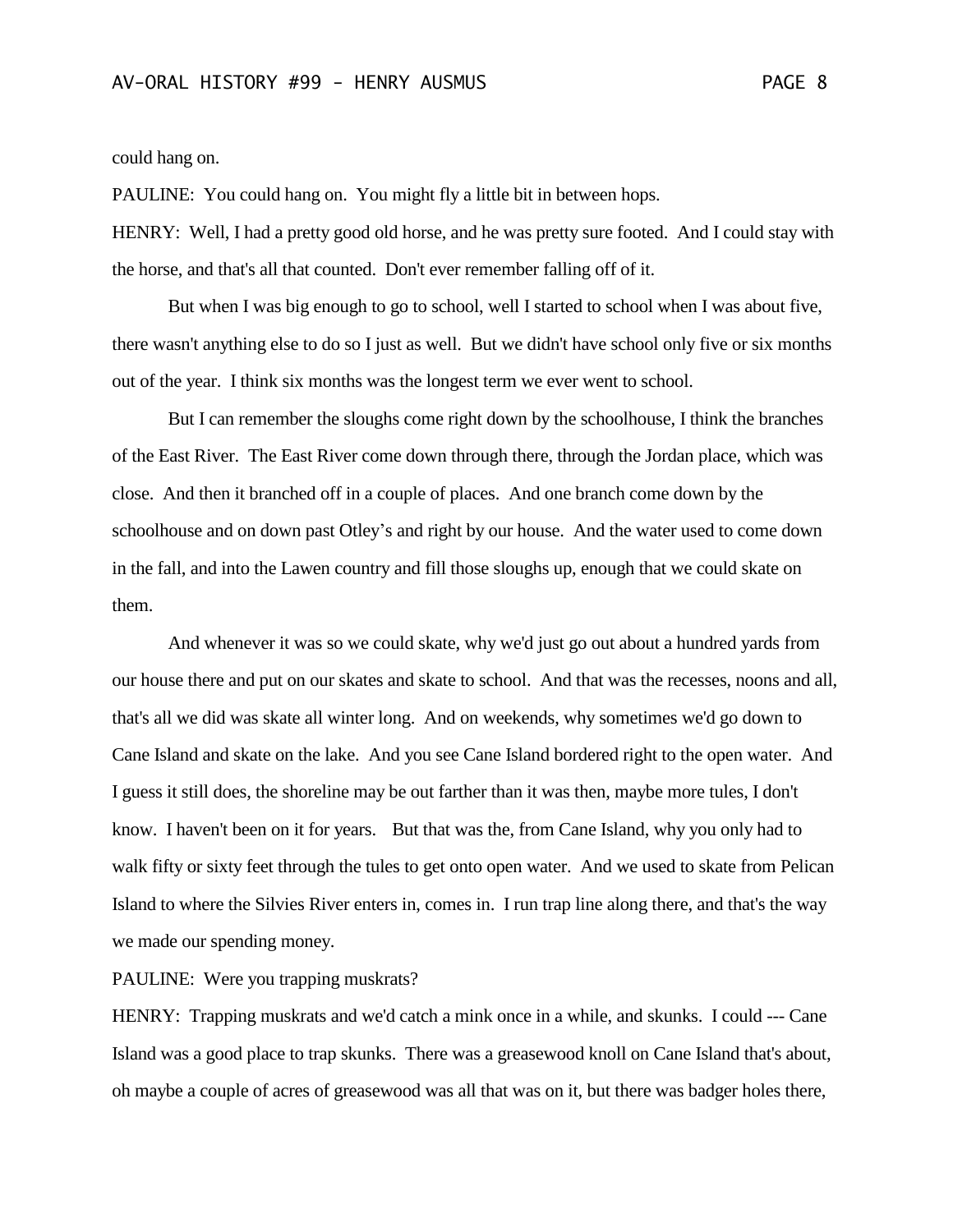or the skunks had taken over. I used to set traps for skunks in those holes. I caught; I don't know how many skunks out of those holes, but a lot of 'em.

PAULINE: Well, does the skunk pelt have value for ---

HENRY: Oh, I used to get about \$2.50 out of them.

PAULINE: What did they, you would think the odor would have stayed with them.

HENRY: Well, it stayed with me quite a bit when I would catch them. But that's all in the life of a kid growing up, I guess. We used to catch lots of muskrats and shipped them.

PAULINE: Well, your father, at the time that you were growing up, you know, like from the time that you were born until you were like say 10 or 12, was he mostly running horses still, or did he start farming?

HENRY: No, that's about the time they went out of the horse business, you know. Horses weren't worth much by that time, well up till --- Dad had quite a little bunch of horses. Of course, early World War I there was still a demand for horses. Dad had a few horses then, but by that time why we had more cattle and the horses were secondary. Of course, we had to have horses to run the ranch, you know. All of the haying was down with horses. We had about 50 head of horses, I guess, probably.

PAULINE: Well then you put up hay then down on the lake.

HENRY: Oh yes, we put up lots of it.

PAULINE: Then in the summertime you move to what's called the Hill Place, the Hill Ranch. HENRY: Yeah, we called it the Hill Ranch.

PAULINE: The Hill Ranch. And did he run his cattle there in the summertime then?

HENRY: Yeah, we run them back up on top, up on Willow Basin behind Crane up there. You see the water would come in, in the spring. We'd leave there about the last of April, getting on to the first of May, and we'd move everything on a, put it on a hay wagon, our beds and cook stove and, and everything, and move to the Hill Ranch.

We'd raise a garden there, and Mother milked a bunch of cows, and she used to pack butter.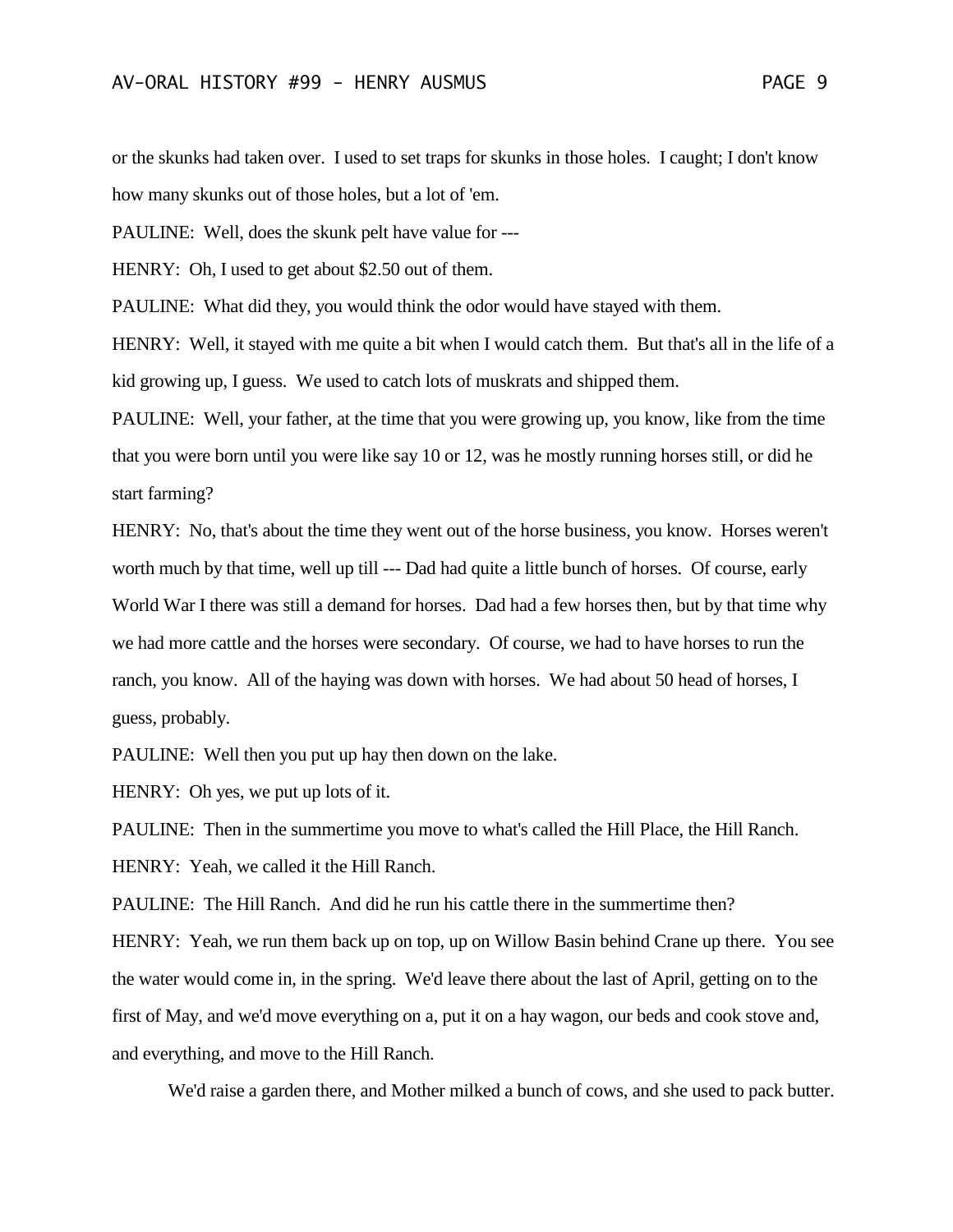And they used to pack that in a stone crock and salt it, and she would sell butter. But that garden was our winter supply. We'd raise potatoes and some corn. Everything that you would raise in a garden, beans, peas, and they had some fruit trees there. But I don't ever remember of getting any fruit off of them. There was a peach tree, and a plum tree, but I do remember the big garden that we used to raise.

PAULINE: Well, between the garden and of course you'd have beef because you had cows, and then in the fall and spring and there was plenty of ducks and geese to put up. Really about the only thing that you had to buy then would have been the staples like flour and salt and sugar. HENRY: That's all.

PAULINE: Maybe a little canned fruit, canned tomatoes maybe ---

HENRY: Well, we used to have canned corn, and canned tomatoes, and dried apples. They used to get dried apples, you know, in the flats, and dried apricots and peaches. But most of our living was, well we were just about self-sustaining. Dad used to come to Burns and they'd buy flour by the barrel. It was made right here at the old mill here in Burns, and they'd get a barrel of flour --- that was, I think four sacks to the barrel or something like that. Any-how it was enough to run us a year, and they'd get a hundred pounds of sugar, and then dried beans. We was pretty well fixed up.

Then he used to go in the fall, take a team and light wagon and go to John Day, and bring back a wagonload of apples. He didn't bring them back in boxes or anything, he just put them in loose, and packed them in straw in the wagon bed, and they was just one big box full of apples.

And of course, we had the old dirt cellar, you know. You couldn't have a cellar there on the lake under the ground. You had to built it on top, so he built a cellar on top of the ground. The first one, that I remember of, was built just like, well kind of boarded in, filled between the walls with dirt, and covered over the top with dirt. And it joined on to the house, but it kept things from freezing. And we used to have bins and he packed her potatoes, and oh beets and we had squash and stuff like that, that kept all winter in those bins, and they packed 'em in dirt, you know. So, all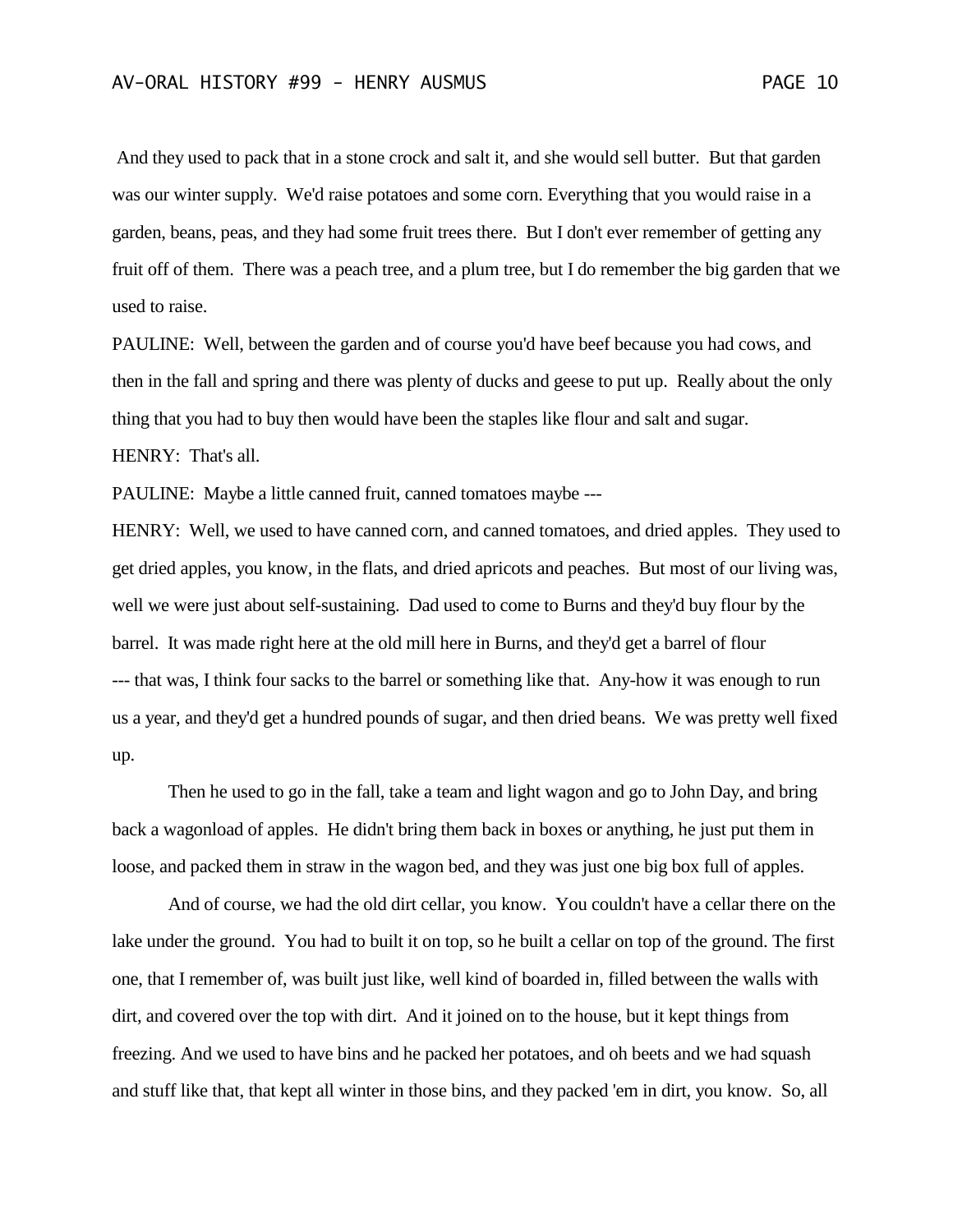in all, our fare was kind of simple, but it --- We always had plenty.

PAULINE: You certainly weren't hurting for food to eat.

HENRY: No, now we were ---

PAULINE: Now, I had a question popped through my head and I forgot what it was. Okay, its always been my understanding that Grandpa Ausmus was one of the very first, if not the first one to decide he could farm out there on that lake bed when it started to go down. Now the understanding that I have is that he went out and started to do it, and some of the other neighbors looked around and thought it was a good idea and started to do it also.

HENRY: Well, I don't know whether he was the first or not. There may have been some of the old early times --- that I think some of the settlers had raised a little grain around the lake shores. But actually, I think probably he was the first one ever to grow grain in the actual lakebed.

PAULINE: What kind of grain did he plant?

HENRY: Oats.

PAULINE: Oats. Oh, they should have done beautiful. I bet they grew good.

HENRY: Well, I remember the first crop he put in there. He got it in awful late in the year. He didn't get it in, in time for it to mature, ripen up, you know. And he went in and cut it with a mowing machine. And they had an awful time a cutting that because it was so long, that when they would cut down a swath why the mower had to run over the cut swath and it would pile up under the mower and slide like a toboggan, so they would have to dig it out. But he cut it for hay and stacked it, and salted it, cause it was green and it never did dry out, cure. And he put in a layer of hay and then a layer of stock salt on it. And I remember feeding that out in the winter, and it was really good feed. I ---

PAULINE: It would be really tasty to the cows.

HENRY: Yeah.

PAULINE: With salt on it too it would be well preserved.

HENRY: They really went for it. Then when it dried up in the '30's, why Ormond and Standley put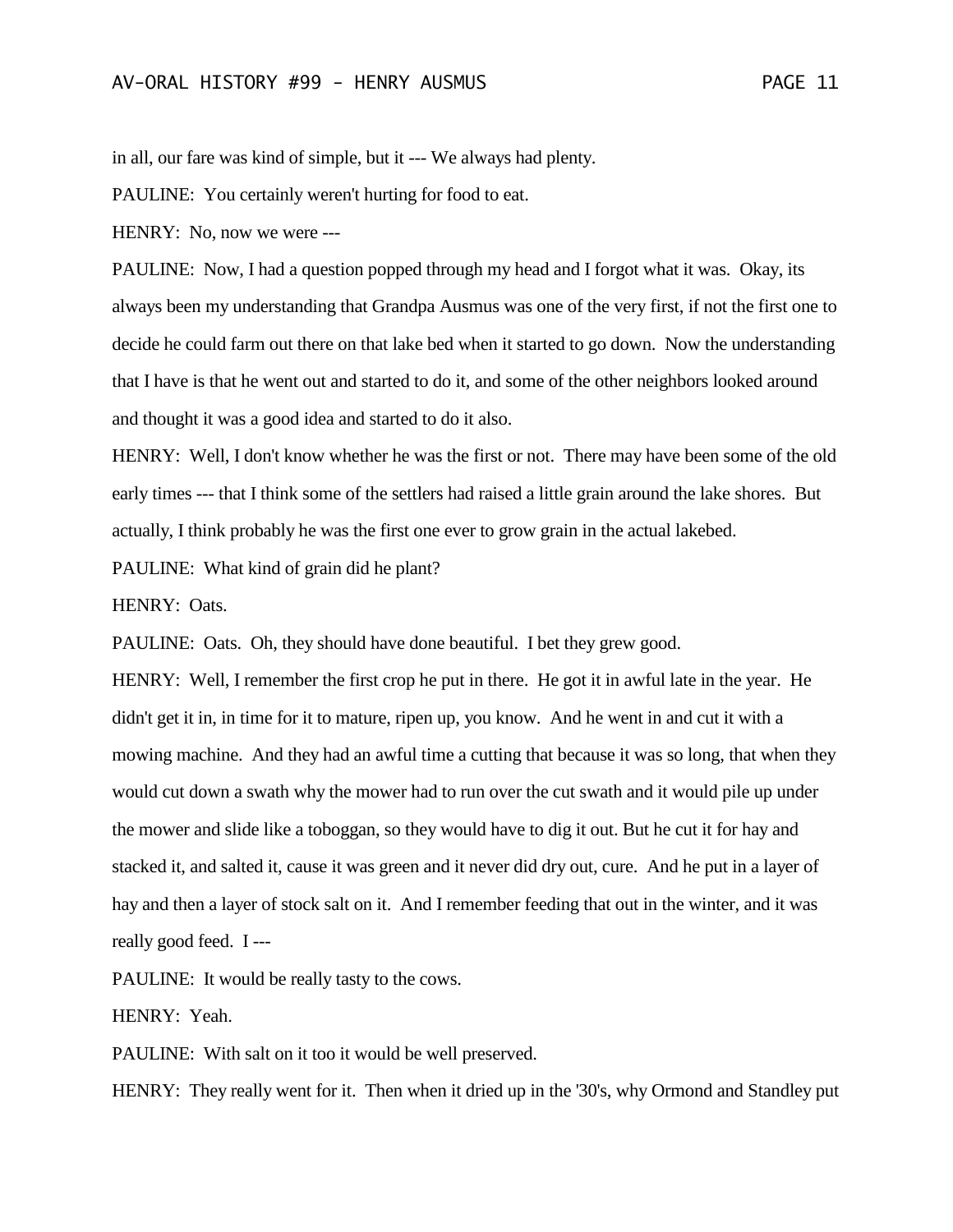in a lot of grain. And they went out into that lakebed and they put in I think around 1500 acres. And Henry Otley come down about the time it was two or three inches high, they got some of it in and up, and he come down to see if the alkali had eat it off. He went and looked at it, so he went to Crane and bought him a tractor and he put in quite a slug of grain.

And then Del Hayes and Ted Hayes, they put in a lot of grain, and it was a catching on pretty fast. And Duhaimes they come down to the lake and they put in a patch of grain to the east of Ormond and Standley's. Anyhow they ended up with what they called the Big Grain Field. It must have been about, oh, Marcus Haines and I was figuring on it one time, probably 7,000 acres of grain was planted in that lakebed.

PAULINE: Did it mature and was that harvested as mature grain?

HENRY: Mature grain, yes.

PAULINE: Mature grain. Some of the pictures that Bessie Duhaime

--- I got --- Okay from you I have the haying operation, detailed with pictures. And from Bessie Duhaime I have the threshing procedure detailed with pictures. I think that was pretty much standard, what the Duhaimes did, or the Ausmus did, that procedure with the threshing was probably pretty much standard procedure.

HENRY: Yeah.

PAULINE: Well then, we all know that along about, about that time was when the government decided that Malheur Lake was a navigable water and that it all belonged to the government, and we have the suit which is detailed in the histories of the ---

HENRY: Well, it was declared a Bird Refuge in 1909, 1908, yeah. That was the year before I was born.

PAULINE: 1908. But until, until after that drought really, they didn't move any homesteaders off. HENRY: Oh, no.

PAULINE: They didn't try to change the boundaries of it.

HENRY: Oh, no. No, they never tried to change anything for years. They went along there until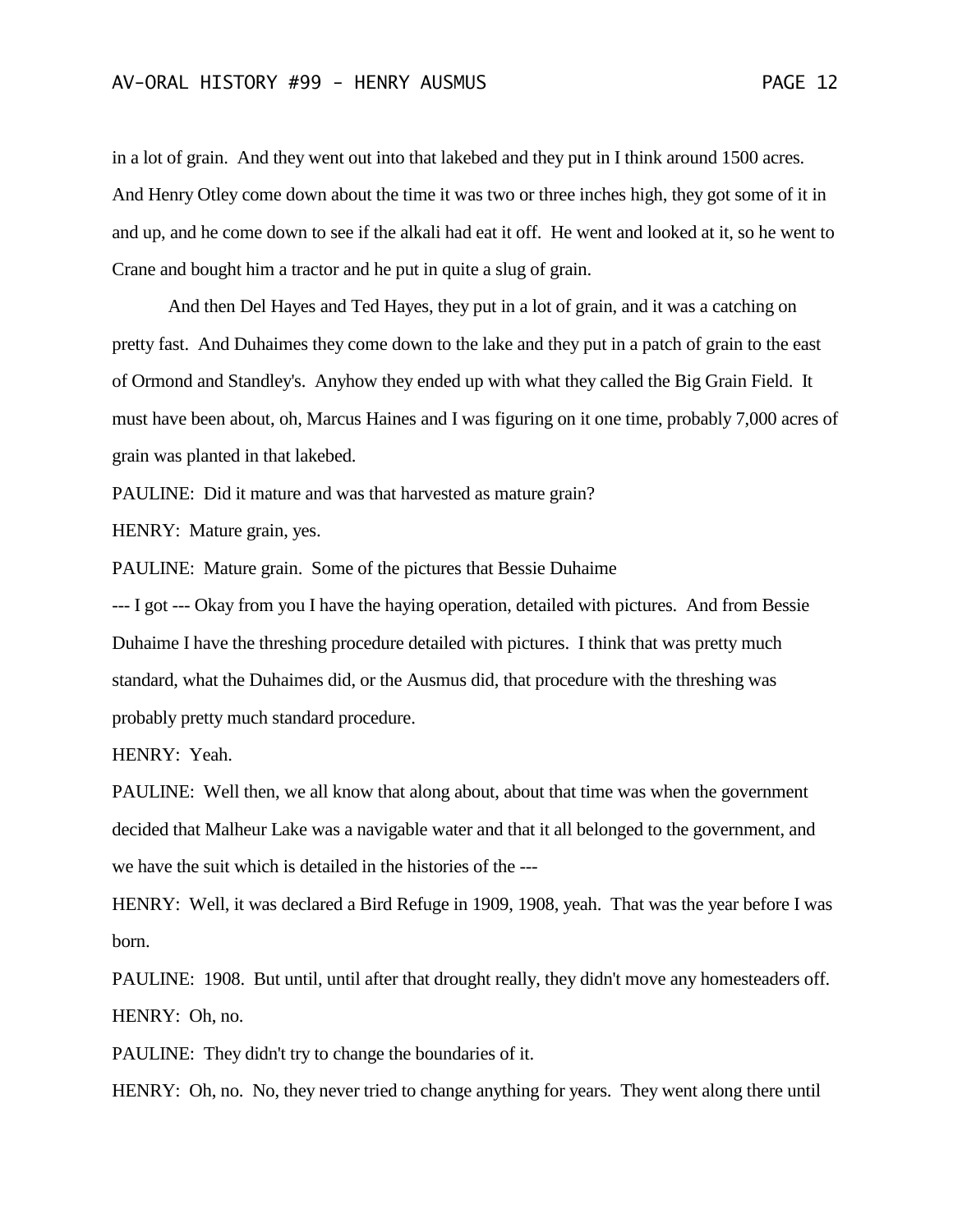about, well in the '30's, you know. Then they begin to agitate it a little bit, but --- it finally came down to who owned the land, you know. And they had to have a trial because those that had deeded land joining the meander line claimed to the center of the lake.

PAULINE: Riparian rights.

HENRY: Riparian rights, and so that's what the big trial was there between the state and ---

PAULINE: To decide whether it was ---

HENRY: --- how much of it was government land, yes.

PAULINE: Was government land. And whether it belonged to the state or to the federal government.

HENRY: Yeah. Well, finally the state come out on top on that, you know. But it was declared a Bird Reserve, and the government went ahead and condemned the land that they wanted. That's just exactly what they done. And that just --- Neal, well there was two surveys, you know, but the Neal meander line, which was to establish the boundaries of the lake. So, Dad's land was below the ---

PAULINE: Was below the meander line.

HENRY: The meander line, yeah. His north fence was the line. And anyhow, those who hung on got title to the land, you know. Well, they never got title to it, but they ---

PAULINE: Got recompensed for it?

HENRY: Well, they was reimbursed for it. But that trial, then the thing had to be settled and the government was gonna --- they condemned the land and everything, and come to an agreement or what --- but who to pay the money to then. So that trial wasn't settled until about 1940. Well, most of them were settled, but Dad's land was disputed between the Otleys and Dad. You know, Otleys claimed the land. We went to court about it and the lawyers had taken it on a percentage basis, you know. So, it came up for trial and then --- Dad had held that for nearly 40 years at that time and his rights were pretty well established. They was unable to throw him out, and had used it for all of these years. And he had bought the rights, or the improvements as they --- it was on unsurveyed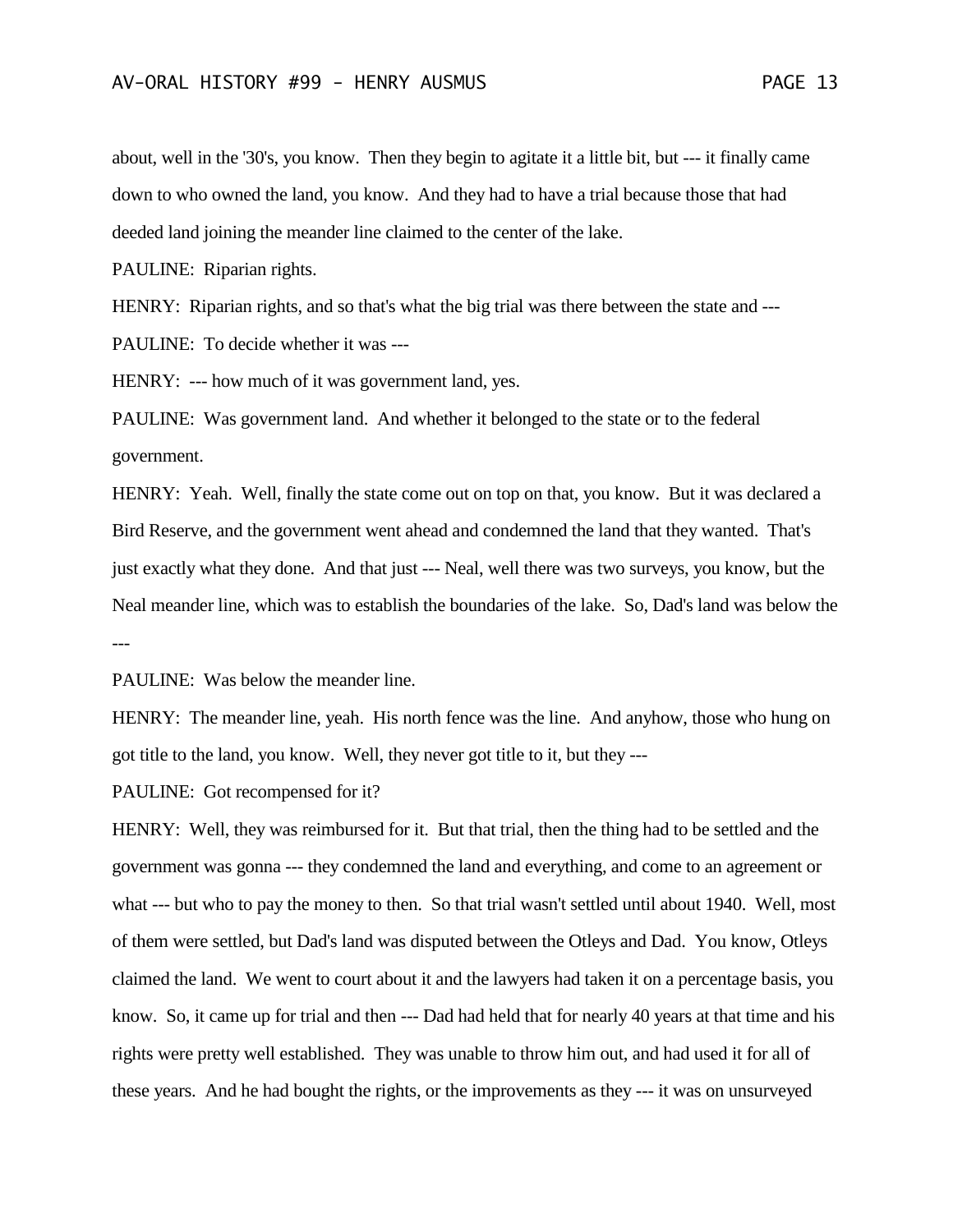land and they couldn't buy the land but they bought the improvements. And he bought out Turner, and I understood that Dan Jordan was, owned part of it, and he got his rights, and a fellow by the name of Little. And anyhow he had a pretty good chunk of it put together there, squatter's rights. Anyhow, when it came to trial why they offered, oh it was some measly amount, \$500 or so for our interest in it, and we turned that down, and it got up into pretty good sizeable amount of money. And I don't know there, it amounted to about the same, as just splitting it down the middle, I imagine. Anyhow, we got \$11,000 or something like that, I think, and that was a pretty good piece of money at that time.

PAULINE: At that time that was, yeah, that was a lot of money then.

HENRY: Yeah, it was a pretty good piece of money. And everybody went home without ill feelings about it. And of course, Dad and Fred Otley Sr. why they'd battled along for years, and they was both pretty much enemies over it, the thing, you know. But the boys and us were, well there is no ---

PAULINE: This is the thing that I found, I talked to a lot of people and there has never been any --- I've never run across any animosity between the Ausmus boys and anybody, it, things pretty well got ironed out and life went on without anyone ---

HENRY: Oh yeah. We went on about our business just the same. There was Henry and Dick and Charlie, you know, and we worked together, and worked for one another. And well I even worked for the old man, you know. But we never let that dispute over the land ---

## SIDE B

PAULINE: The Hill Ranch was Grandma's ---

HENRY: Rock Claim.

PAULINE: Rock Claim. Now what is a Rock Claim?

HENRY: Well, they was Rock Claims and Timber Claims and Desert Claims and --- Anyhow, she got a 160 acres or so up there. I don't know; maybe there was 320, I don't know. It was a Rock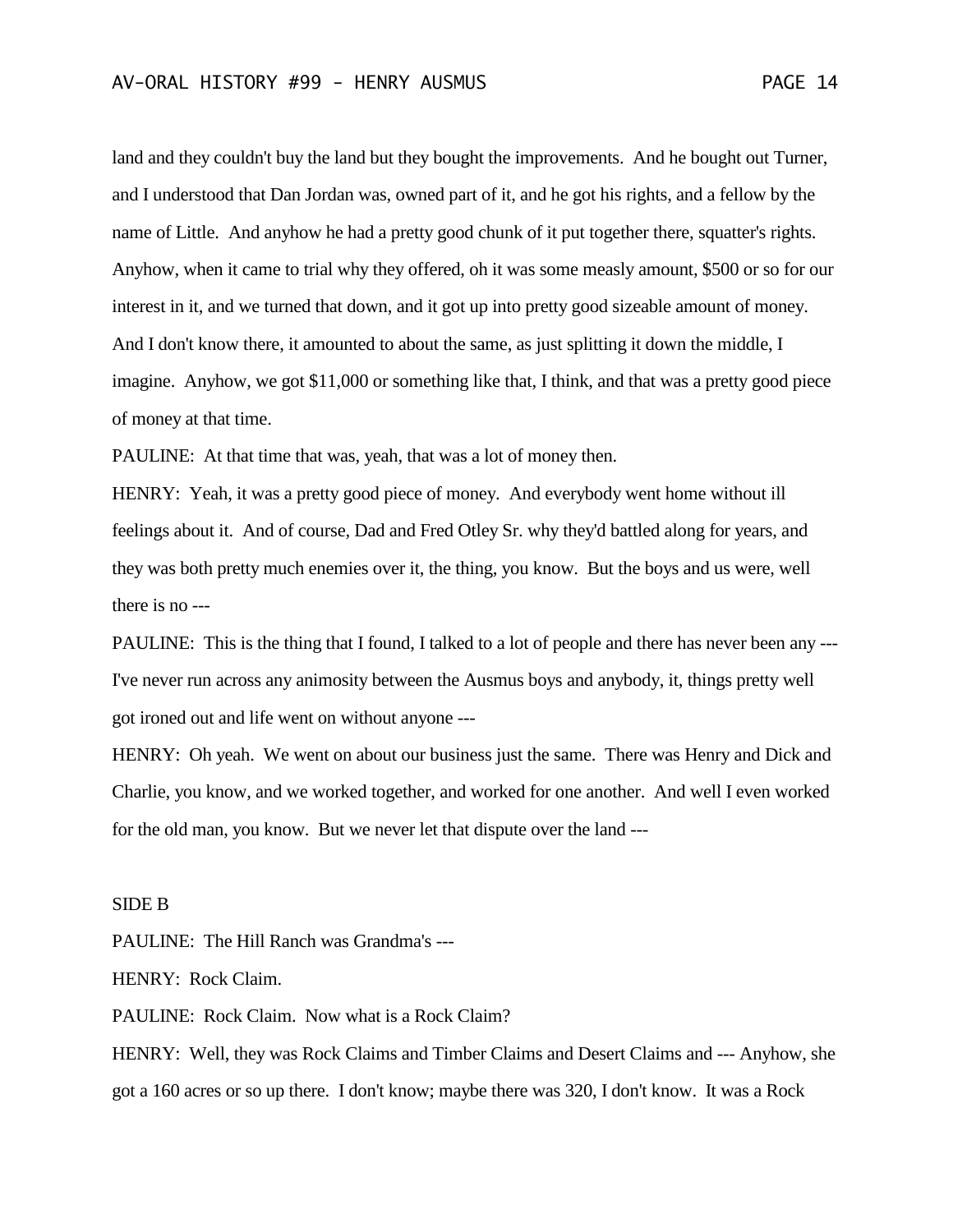Claim. Now Uncle B. F. Ausmus owned that, what is known as the George Parker place, right south of where, yeah, it'd be right south at that time. And he got her to take up this Rock Claim. And it was plenty rocky because there was the rim rock down there, and the rock slides, you know, and --- but it was kind of in a, sort of a canyon, not really a canyon, but it was protected in there and there was a creek and some large springs on it. Now those springs now have all gone to wreck, you know. They could be dug out, I imagine, but they are all gone now. But they was live springs there that fed enough water to irrigate a garden and stock water. Then after the railroad came in I think that was the last year that we ever lived on the old Hill Ranch, we ever moved up there. But Mother homesteaded in the South End in Long Hollow.

PAULINE: Really, I didn't know that.

HENRY: Yeah, the O'Keefe place down there, you see. That was Mother's homestead.

PAULINE: Oh, well I didn't know that.

HENRY: Mother homesteaded that after Ben and Izola were married. And she went down there and she homesteaded that place, what was known as the Government Spring, just over the top of the hill from Long Hollow. And there was springs there and she could raise a garden. And Ben O'Keefe built the house and fenced the land and they proved up on it. And I have an idea that that was one of the last homesteads because they repealed the Homestead Act, you know, shortly after that. But she lived there several years, you know, while Izola's kids was growing up.

PAULINE: Well, you and your mother went back to Oklahoma when you were high school age, and you went to high school in Blackwell.

HENRY: That's right. Well, I had kind of a deal --- I was about 13 years old, I guess, and there was a fellow name of Jim Johnson, he's related, a shirt tale relation to Dad and Mother. And he come through the country, he come down out of Washington or someplace, he's an old railroad engineer, or had been. Anyhow, he stopped and visited them, stayed all spring. And he went out with the boys a shearing; he went out to wrangle sheep. When the season was over why old Jim was going back to Garden City, Kansas, you know, Ingalls. His sister was married to a cousin of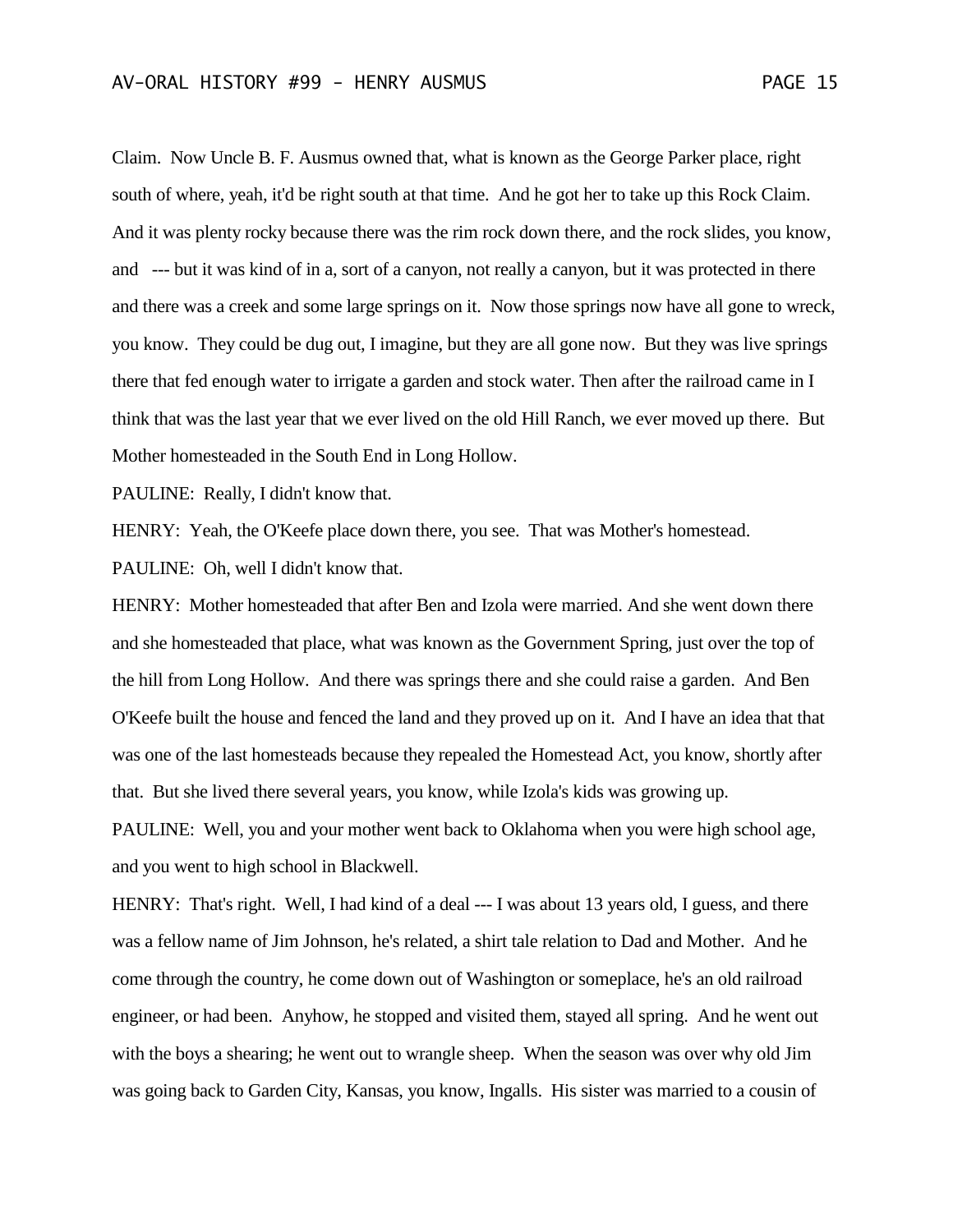Dad's. That's the way it was. Anyhow, I went back to Kansas to visit Uncle Dick with him. PAULINE: Now by Uncle Dick, do you mean my Uncle Dick, or your Uncle Dick? My Uncle Dick, your Uncle Dick?

HENRY: Yeah, our Uncle Dick. Dad's brother.

PAULINE: Your dad's brother.

HENRY: Your grandfather's brother, so your Great-Uncle Dick. We ought to get that straight. And I spent the summer there in Ingalls, Kansas with him. And I plowed corn, and worked on the threshing machine, and combined, and kept pretty busy during the summer. So, Dick and Izola come out to pick me up, I guess. Anyhow, they come out and we went from there down to Cherryvale, Kansas where Uncle Cy lived, and was there awhile, and school started and I started to school there. And Dick didn't find work there, so he took Izola and went down to Aunt Jane's, down to Blackwell, there was a smelter there, you know. And then he found work there. And I didn't like the way things was going there in Cherryvale, I was all-alone with Uncle Cy. They had a whole bunch of kids, you know. But I wanted to be with Dick and Izola, so I got on the train and went down to Blackwell, and I enrolled in school there. Stayed the winter with Aunt Jane, and that was my freshman year. So, in the spring, after school was out, why Mother came out, you know, with the Denstedts, they come back to visit relatives near there.

And anyhow she come, so Mother and Izola and I drove back to Oregon in a Model-T that summer. And of course, the next fall why I went to school at Crane, and I went one year there, and started the next --- I don't know, I never finished that year, my junior year there. But I went back to Oklahoma, where Dick was, and Dick was working with a construction company. And I went to work that summer with the same --- with him there. And that fall I started to school, and finished school at Blackwell.

PAULINE: And then you joined the Marines then in Oklahoma? HENRY: No.

PAULINE: No.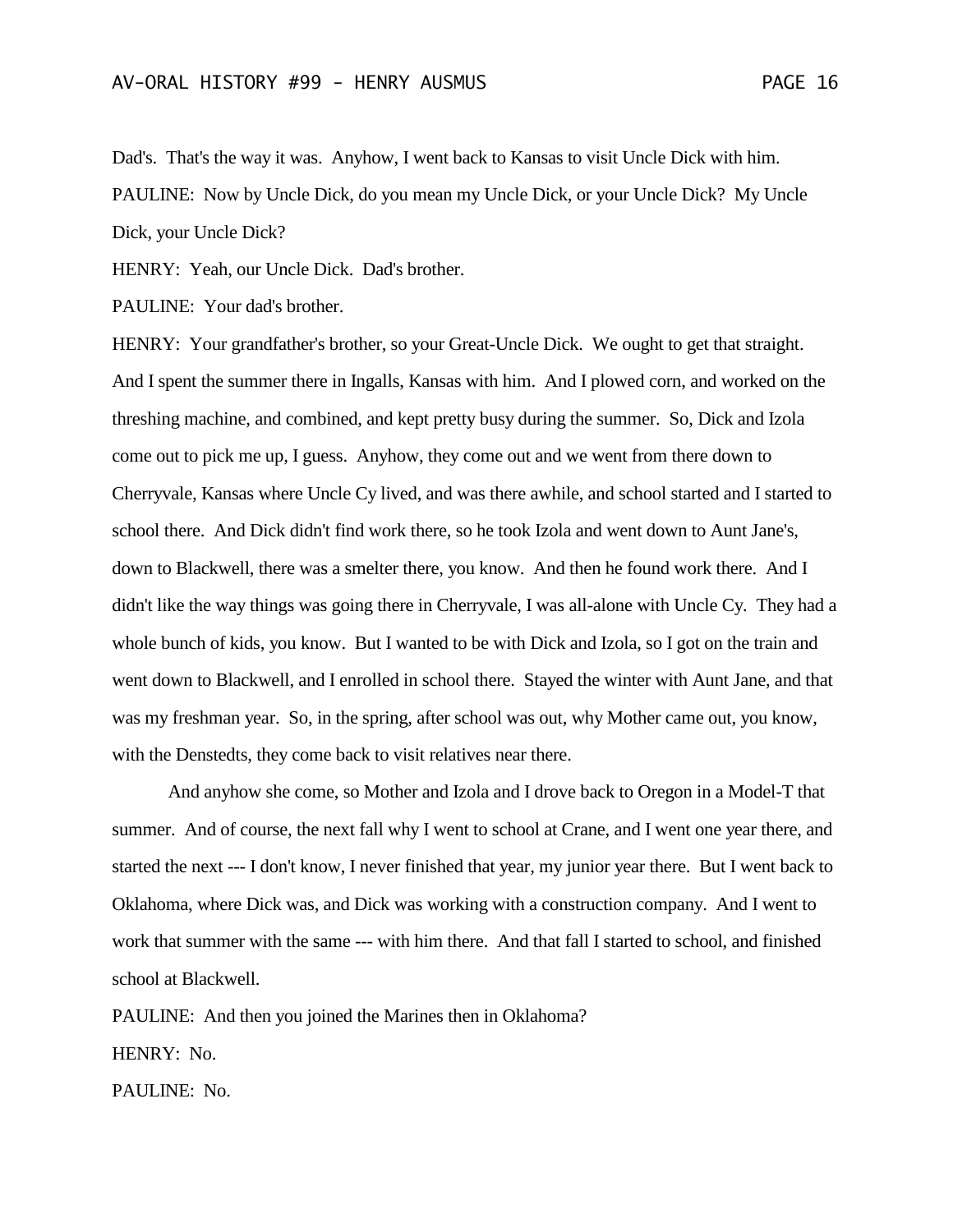HENRY: No, I get footloose, you know, I was just like a flea in a --- I got a little footloose and I took off afoot, down the road. Went out through into Western Kansas looking for jobs, and I wanted to see some new country. And I got out around, in Colorado, around Colorado Springs and Pueblo there, and Lamar. And I worked in the beet field, shoveling beets, and worked on a baler, baling alfalfa. And I worked in the apple orchard, picking apples. And that didn't get over very big; I couldn't pick enough apples to make my salt. So, I caught a freight train out of there through Trinidad, darn near froze to death in a cattle car, got smoked out. They went through a bunch of tunnels and, you know, all that smoke in a cattle car, I was chirpin' pretty good! (Laughter) PAULINE: Doesn't sound like fun.

HENRY: Yeah. Went down to Raton, didn't find anything there that --- And went to Flagstaff and I heard there was a logging camp up above Flagstaff and there was a train run up there. So, I got onto the end of a gondola and was going to go up there, and it was raining. And while I was waiting for the train to pull out, the brakeman come along and threw me off of the train. Told me not to get back on. I decided it wasn't too good an idea anyhow, riding up there in the rain. So I went down to Phoenix, Arizona. And in Phoenix, I got a job unloading a lumber car. I made enough money there to buy grub for a day or two. It wasn't very much, a \$1.50 or \$2, maybe I made \$2.50 unloading that lumber car. That was pretty good. So, I caught a train out of there and rode it into Indio, California. It's right on the line, right down there on the Mexican border, through Yuma.

Anyhow, I ended up in Los Angeles. Now I knew some folks in Los Angeles that used to live in Blackwell. And I hunted them up and stayed there a day or two, and I got a job in a lumberyard working where this fellow worked. And I worked there a couple of weeks or so, and they shut the darned thing down, and I was out of a job again. PAULINE: Well, this was around, this was about 1930? HENRY: Well, '28. PAULINE: '28. So, things were pretty tough all over.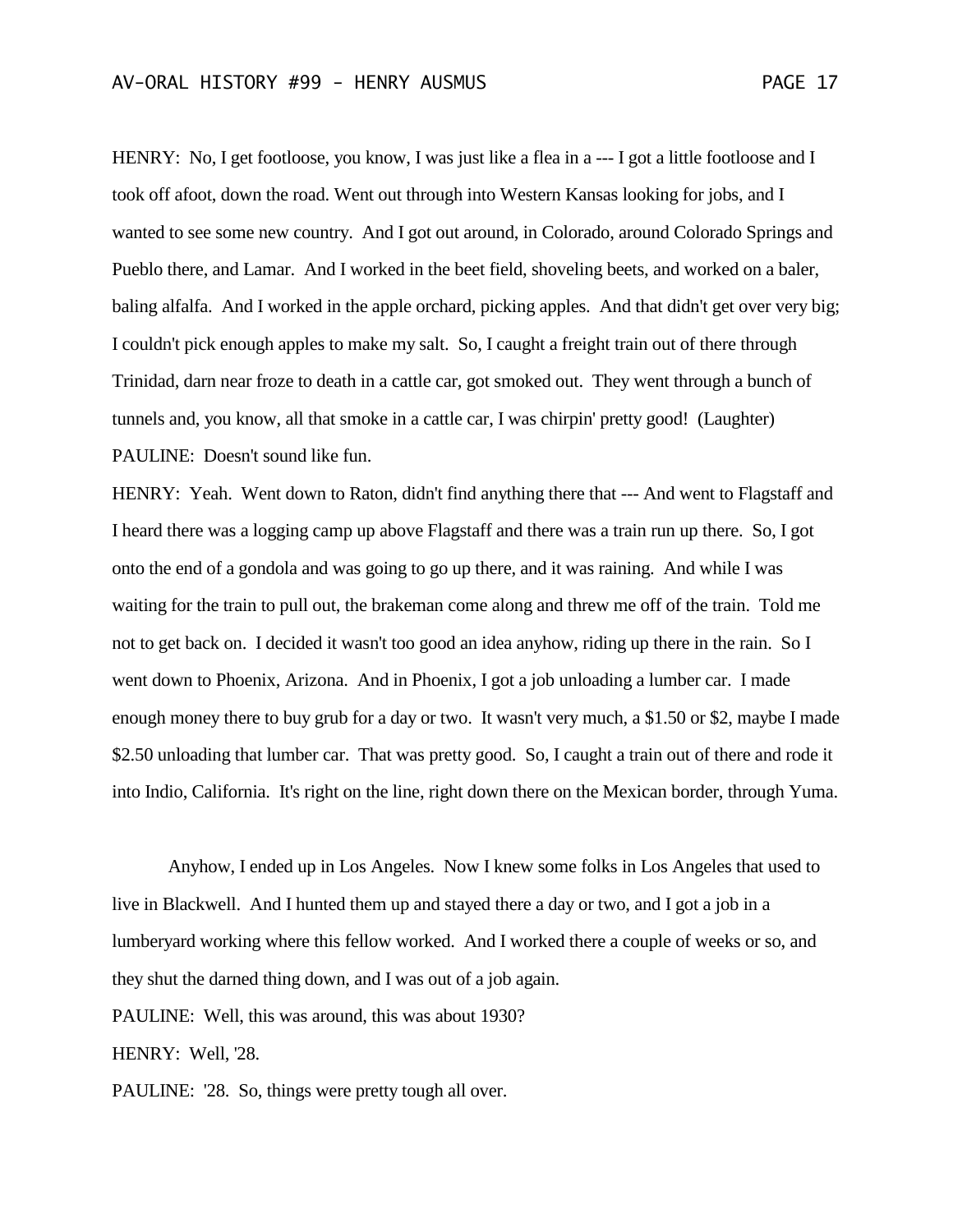HENRY: Things were staring to get pretty tough. So, I was downtown on Spring Street in L. A. there, right in downtown, and I run into a recruiting office, Army. I was going to join the Army, that was all right. So, they took me over to San Pedro and I signed up there and told the truth about my age and everything, and I wasn't old enough. So, they wrote to Lawen and Mother was here then, and at least I thought she was, to get a waiver so I could join the Army. And it never came, so after they kept me there about so long why they threw me out. Well in the meantime Mother had come back to Blackwell, see. And of course, I never communicated with Dad, or I could have got it that way, you know.

PAULINE: Yeah.

HENRY: Mother always did the dirty work, you know.

PAULINE: Yeah, I can understand, you know. If my kids wanted something written they never ask --- write and ask Allan for it, they'd write and ask me to write it. It's just the way that things --- HENRY: That's the way it ended up, and I went back to Los Angeles, couldn't find a job. So, I went into the Marine Recruiting Office and I lied about my age and made it plenty, so was no hitch, you know. And they give me fare down to Sand Diego, and bus fare from the bus station out to the base and kept me there about a week. And gave us our physical and went, started through Boot Camp there. That's how it happened.

PAULINE: Well then you got sent to, you went to Nicaragua.

HENRY: Yeah, I went to Nicaragua.

PAULINE: Were you in the service 4 years then, or just 2 or 3?

HENRY: Well, it figured out about 3 years.

PAULINE: About 3 years. Have you ever thought about the fact that you were down there, you know, and helped, supposedly the U.S. was helping put Somoza into power? And how do you, what do you feel now about what is happening down there now, and the fact that now they are kicking Somoza out, and the U.S. is down there messing around again?

HENRY: Well, it's the same old story, and I expect it will be the same for the next centuries.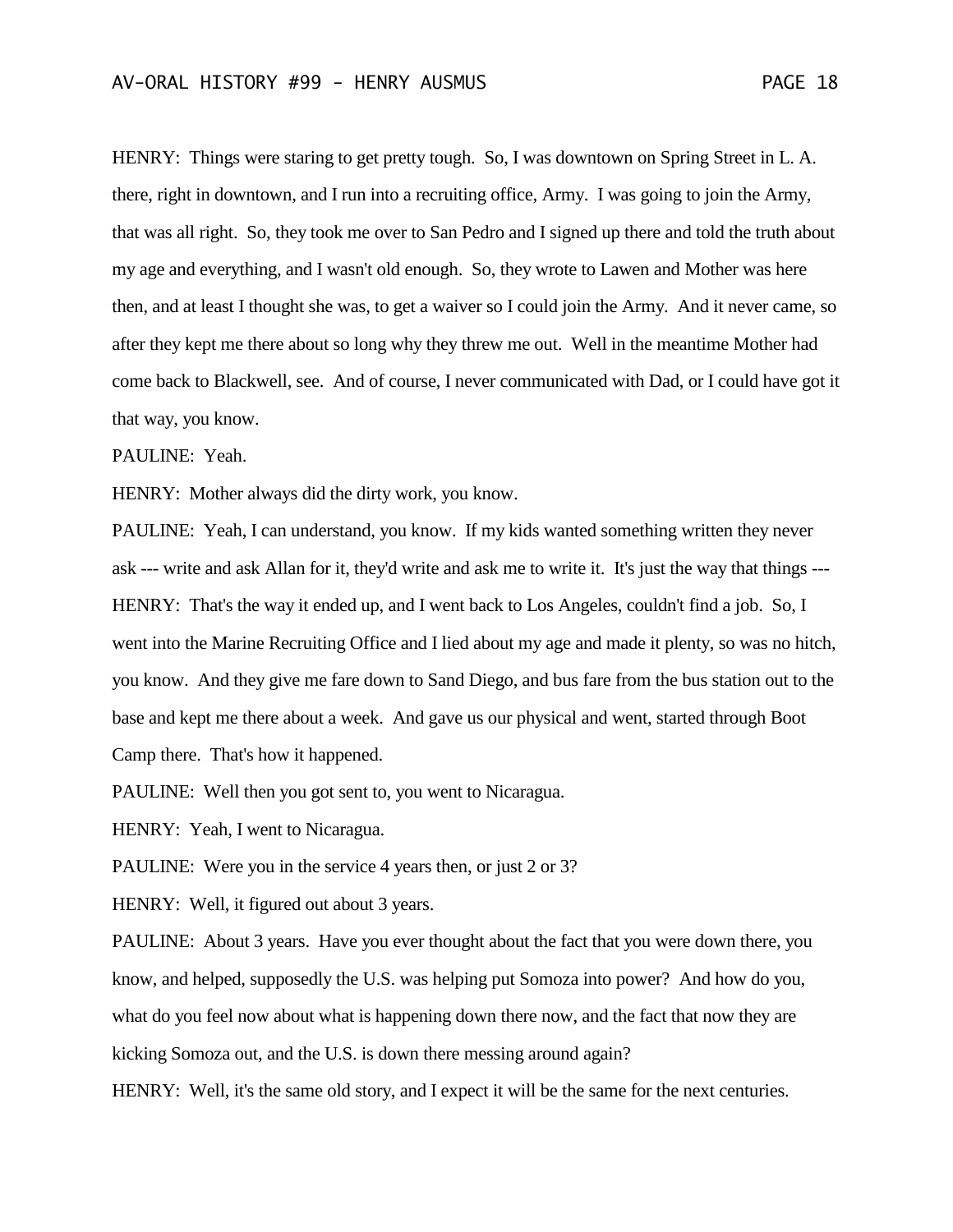Mexico's come out of it some, more revolutionary, but it's just as natural as living down there. Their politics they take pretty seriously, whenever one side wins why they eliminate the opposition, and that's what they was doing then, and that's what they are doing today. And that's what they'll be doing --- the way I feel about it. Because they, those people really have lived under more or less dictatorship all of their lives. And of course, the natives are non-educated, they were 90 percent illiterate when I was there. So, they look to their leaders and they just try to pick the winning side, that's all, and they done what they were told.

PAULINE: Well, just from watching what we've seen on the TV news, and one thing and another, and from what you've said, you know, in the past about being down there, it looked to me like it was, that things really hadn't changed all that much.

HENRY: See I went down there, and they had run Sandino out of the country, he was over in Honduras. And his followers, there were some of his Generals --- there was Pedrone and some others, who --- well, they just went into bandits. They robbed plantations and was living off of the country, and it was banditry. And they had us out chasing all over the country after Pedrone. PAULINE: Were there a lot of casualties, or was it --- Okay the parallel that I'm trying to draw is they sent the Army in here to chase the Indians around Harney County, and I think they lost one soldier, and a couple of horses maybe in the whole uproar. Was that the kind of thing it was there, or did you actually have a lot of casualties?

HENRY: No, there was not a lot of casualties. In the early part of it there was a few Marines killed, I guess, but not many. Right after I was shipped back, there was a patrol of eight men out of Henintaga which was close to where I was stationed --- went out to repair a telephone line. They laid their guns down, or hung them on the mules, and was working on this line. There was eight of them, and the bandits caught them unawares and killed all eight of them. Had anyone of them, or anyone of them been alert at all why it would have never happened. Because those patrols carried their --- oh the submachine guns and everything, and they could have just mowed them down. There was no reason why that, oh they may of, some of them got hurt but it's just one of those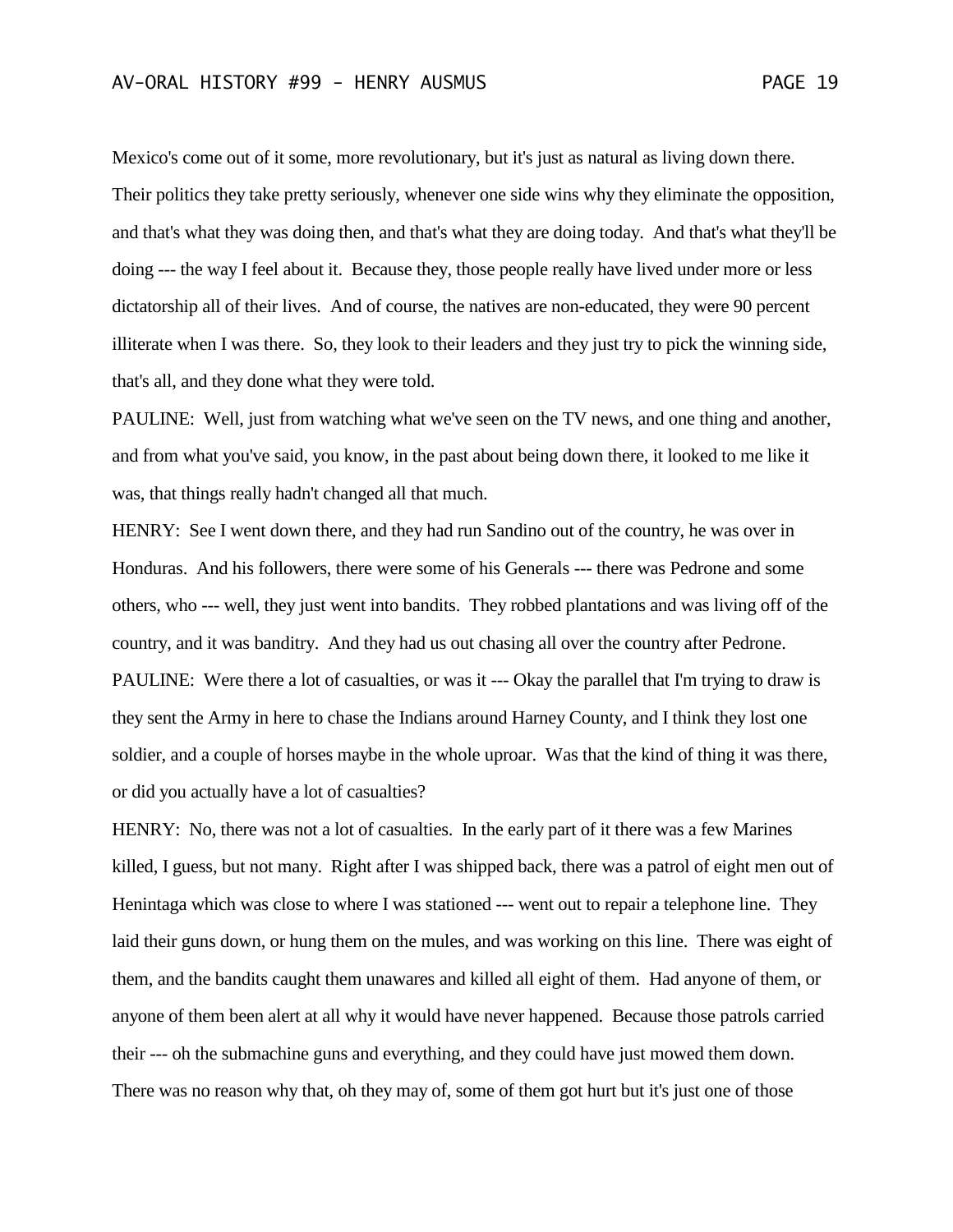things that shouldn't have happened, because they just wasn't paying attention. But I was on election duty while I was there. The country was under martial law, and they confiscated every kind of weapon that they could pick up, you know, wherever we went. And we found old model pistols, maybe a 45-caliber pistol loaded with a 32 caliber shell wrapped in banana leaves, you know, to make it fit, whatever they shot at. It probably wouldn't have hurt you even if you were shot with it, but that is the kind of weaponry. And they made bombs out of beer bottles and rawhide, and stuff like that. It isn't like the modern day; they got some pretty sophisticated equipment now. But that's the kind of warfare it was with us. Yeah, I got back to the states in '31. I was discharged in '31.

PAULINE: Well, then you worked with Uncle Dick.

HENRY: Yeah, I went back.

PAULINE: And he was doing construction and painting houses, and mostly painting.

HENRY: Well, he was still working on a construction company when I came back, but Tyler Construction Company went broke about that time, and we bought some of the equipment, cement mixer, you know, and truck. And we done a little cement sidewalk or storm cellars. Anything like that, that we could find to do. And then we got started painting houses, and it always seemed like we could always get a job painting a house someplace. Didn't make much money at it, but as time went on we finally had a pretty good painting business. We contracted with the Kansas State to paint the steel bridges, and we painted oh, I don't know, a dozen or so of those. … us on our feet too, you know, pretty good. And we made a little money at that, but we managed to get enough to keep off of the relieve rolls, you know. That's more than most of them was doing. Then I came back out to Oregon and spent the winter out here, in the fall and winter of '35, and went back to Oklahoma in '36. I wouldn't have gone back, but I had ulterior motives. And then Inez and I were married in '37.

PAULINE: Well, Mom tells the story, I'll have to check out and see if the story she's told me is the same story you're going to tell, but you met her at a party. She had gone with someone else, and he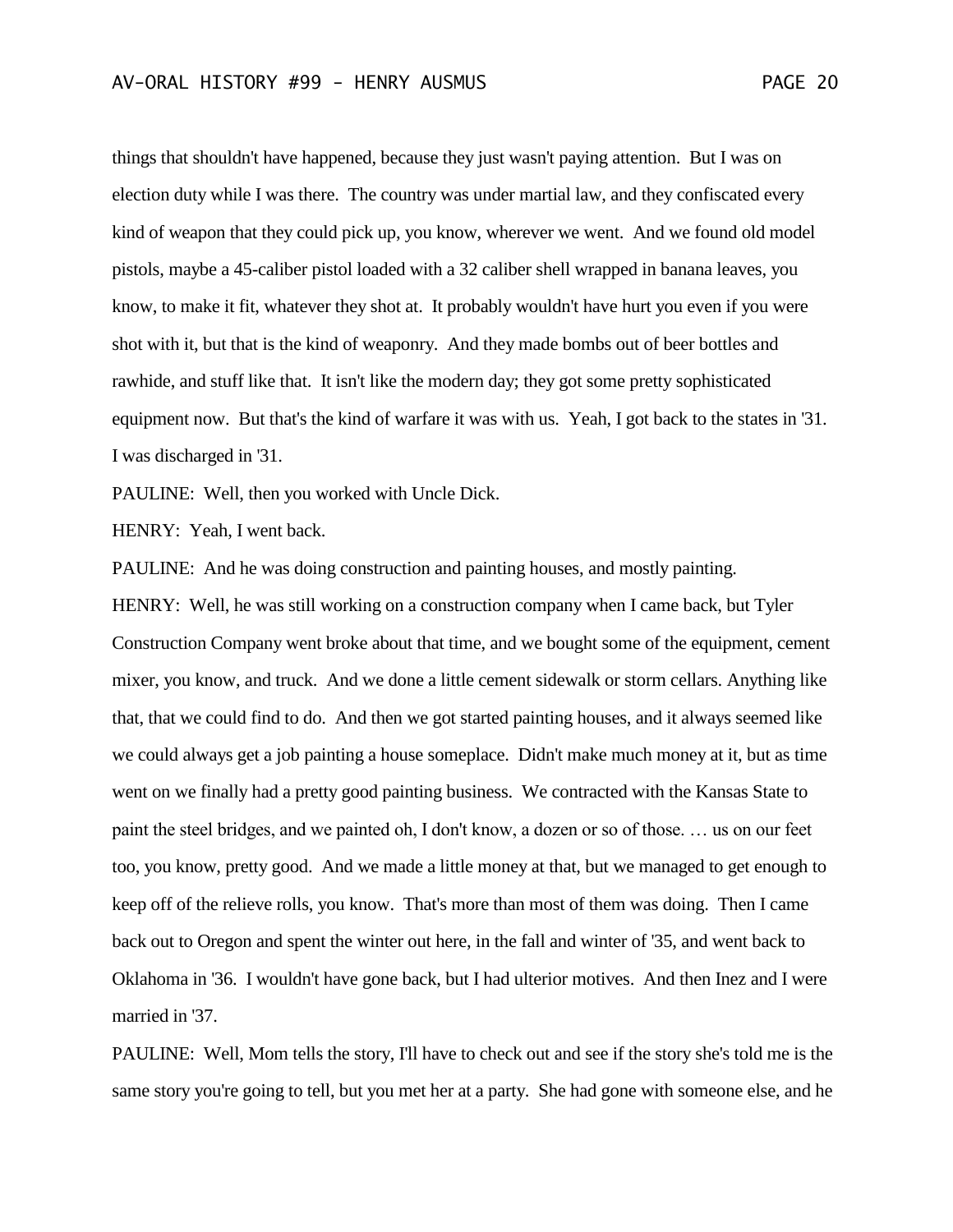was --- got a little bit intoxicated so you took her home. Is that what I remember, does that get the story right? Or have I got it messed up?

HENRY: Well, I don't know exactly how that did happen. Fred and I was --- Fred Braun and I was at a country-dance anyhow, and Inez was there. Anyhow, I took her home, however, we were in the same class in school because I flunked out in English class and had to take an extra English class, and she was in that English class.

PAULINE: That's what she said, but you didn't really know each other then.

HENRY: No, we didn't. There was 600 kids in the school, you know, but she was one in the class, I remember her. She was a tall, skinny girl ---

PAULINE: And she would be hard to forget.

HENRY: --- and answered all of the questions that I couldn't. But that's --- and we kind of run around in the same crowd quite awhile before we met.

PAULINE: This is what she said.

HENRY: Her friends was my friends, but we just didn't get together until that time.

PAULINE: Go ahead. I'll even get you an ashtray. I think, when you need one --- you won't need one for a while.

HENRY: Well, I don't need one for a while. I'll use my shirt pocket.

PAULINE: So, then you came back out, you were married in '37 and I was born in April '38. In September '38 you packed everything you owned into the Model-T?

HENRY: No, I bought an Oakland Eight, quite an automobile, real nice. They don't make them anymore, but they were good automobiles. And I built a trailer, two-wheel trailer, and put a trailer hitch on it and we loaded everything we had in that car and in that trailer --- household stuff, beds, even had canned goods in there, you know, the stuff that Inez had canned. We had some sand plums and we brought them with us. Everything we had, we had in that car and trailer, and we come to Oregon in that. And it was one of those cars, big car, they got ten miles to the gallon whether or no, didn't make any difference how fast you drove it, or how slow it'd get just ten miles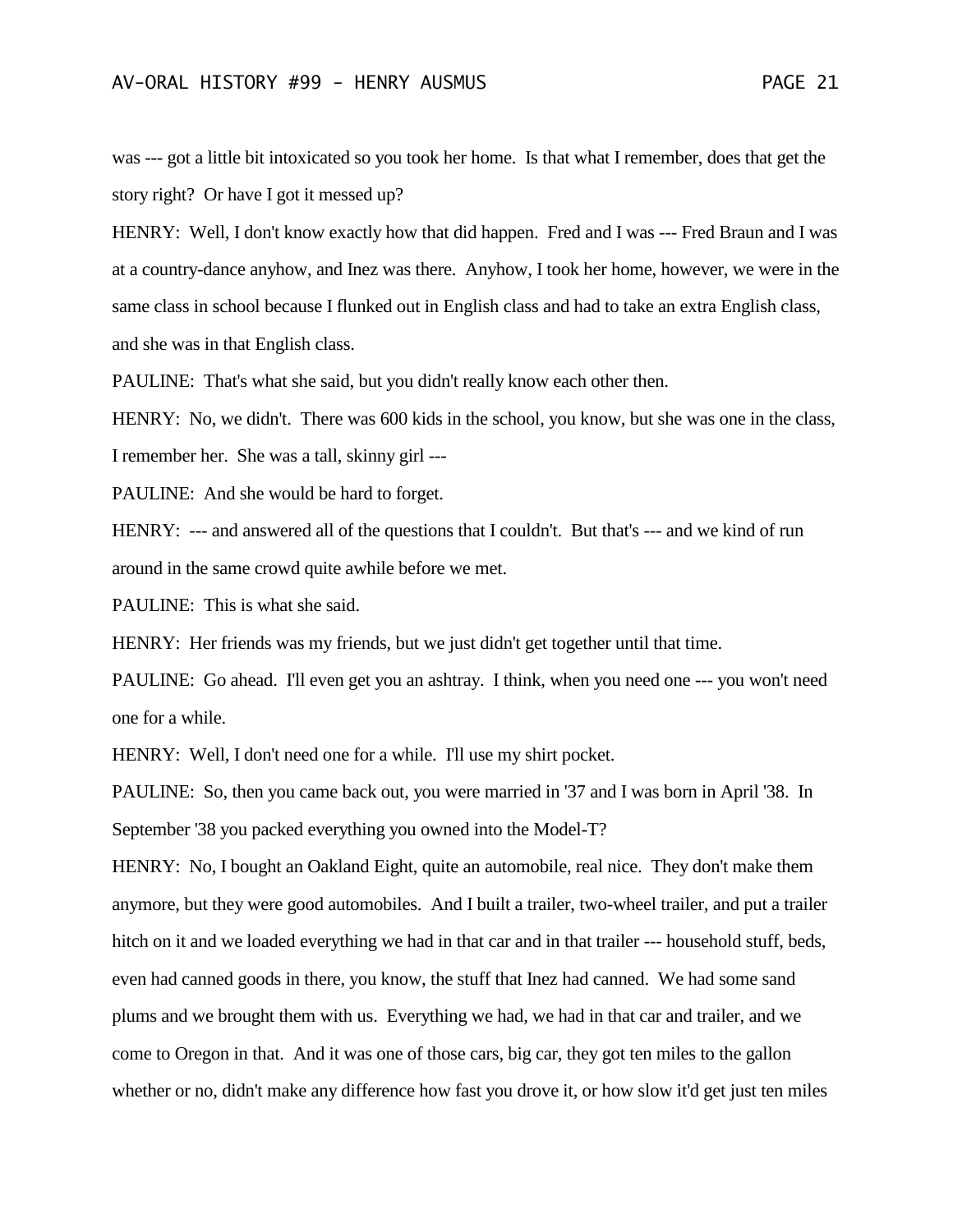to the gallon. And believe it or not gasoline was two bits a gallon here, and that was terrible. We'd been used to paying about 13 cents for gas. But anyhow, I drove it around here awhile and decided that we couldn't afford to drive it, and I traded it off and got a Model-A, which wasn't quite so heavy on gas.

PAULINE: Now you worked for Uncle Ormond, or with Uncle Ormond and Uncle Standley for a while and we lived --- well what would have been the Jetley place. And then we lived here, and we lived then down to the Korten place before you bought this and came back down here. HENRY: Yeah. I --- the first fall I helped harvest, you know, and I worked for Ormond and Standley all winter. And then the next spring I leased this 80 acres right here, what is known as the old McLaren place then, you know. Milt Riggs was living on the place at the time, but I leased it from Pearl Vulgamore, and I raised a crop here on it. I guess the first year, not a very good one, and then I leased the Korten place. Well, about that time why Ernest Reynvaan married Pearl Vulgamore, you know, and he decided he'd farm the place. So, I had to have some place, so we moved up to the Korten place. There was an old house there that had pretty well fell down, but we got it patched up so we could live in it. Wasn't very good, but we did. So, we moved up there, and then Ernest he didn't do so good a farming this place, and anyhow, I went to her one time --- one day and I told her I'd buy the place, I wanted to buy it. So, we made a deal, and I bought it. \$6,000 for 80 acres here. Well, that was the start.

PAULINE: And then you added the --- as the years went by then you added the Jetley and the Riggs fields.

HENRY: Yeah. Well then, I had the Korten place leased, and I had this, and I leased the Jetley place for a year. And finally, they wanted to sell that, and I went to Pearl again, and she put up the money to buy the Jetley place. So, I had the two put together. Then in the meantime, Ormond had bought the Riggs place down here in the corner from Milton Riggs. And then when Standley died, why that went into the estate and I bought ---

PAULINE: You bought it at that time?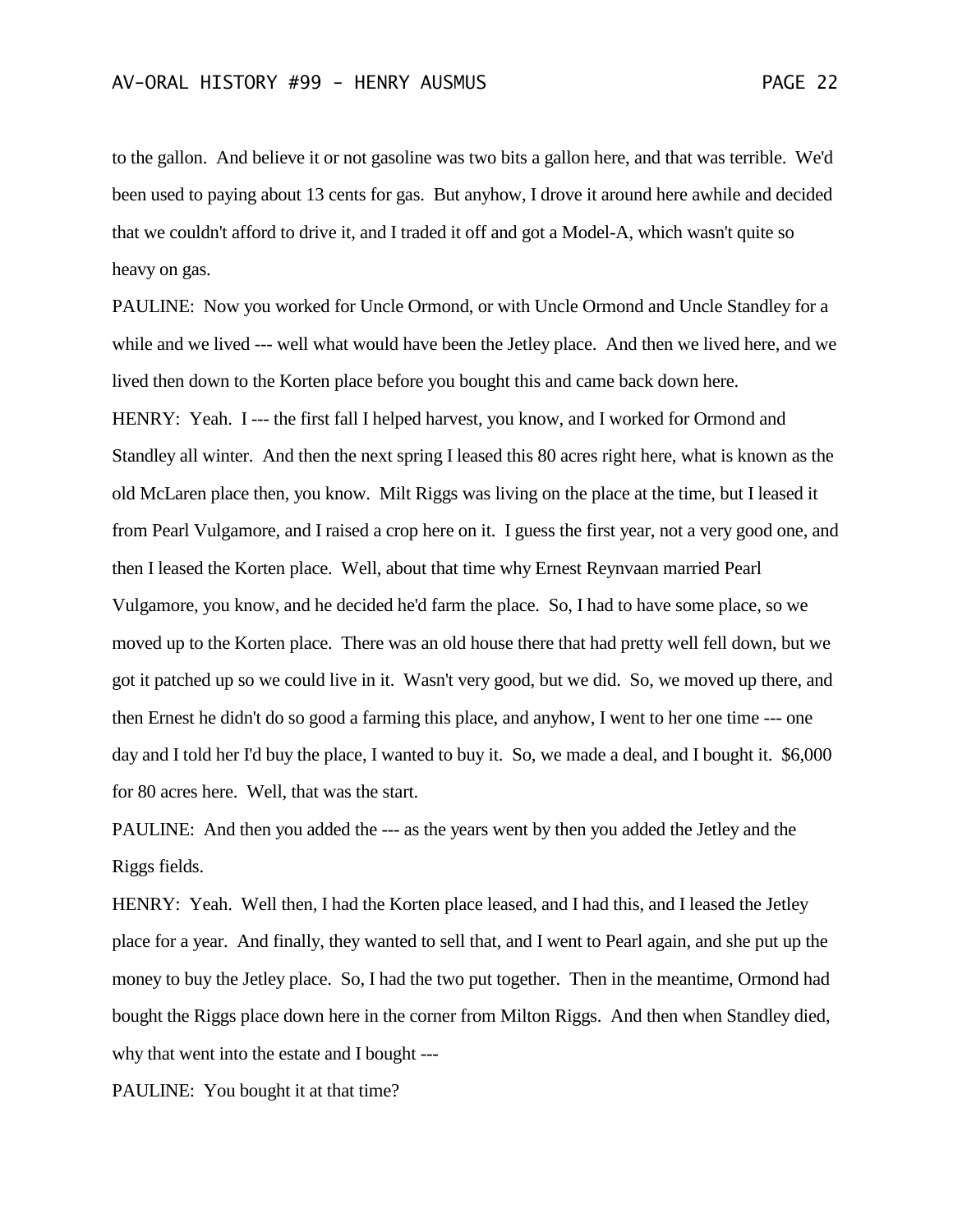HENRY: I bought that at that time.

PAULINE: I never did know --- I knew that Uncle Ormond had it, but I didn't know at what point that ---

HENRY: Yeah. Well, that's how I got a hold of it. So, I finally got the whole thing put together. Then in 1960, you know, I leased the Korten place for all those years --- 21 years, I guess, and I went up to Longview and, to see the Kortens, and he offered to sell that, and I made a deal on that. So that's where I got it all pieced together.

PAULINE: Well, while you were doing this here, and you basically run a few cattle, but mostly a grain operation up until what, about 1960 when you started to change it back over to a cattle operation.

HENRY: Yeah, '62, '61 and '62. We just had a few cattle --- I done --- 15, 20 head was all I had. It was basically; I didn't do anything but grain farm. But the years before we moved onto this place why I got in the hog business.

PAULINE: That's right. I had forgotten about that temporarily. I think you ought to tell about that. This was during the war and the Army had the base down here at the airport for what was it, P-38 bombers?

HENRY: Yeah, they was P-38's.

PAULINE: P-38's.

HENRY: Yeah, we were living on the old Korten place there, and I was running hogs at that time. The way I got started --- Tim Jones out here to Silver Creek, bought rye from me, and I traded him rye for 9 head of hogs.

PAULINE: For 9 head --- well you had about what, 500 head when you got through?

HENRY: Yeah, up around 600, so we had lots of grain. We was raising grain, and it wasn't a very good market for it, so this kind of worked out, I fed them the grain and raised more hogs. I sold enough hogs that --- and then in the fracas I got a hold of enough money to make a down payment on this place.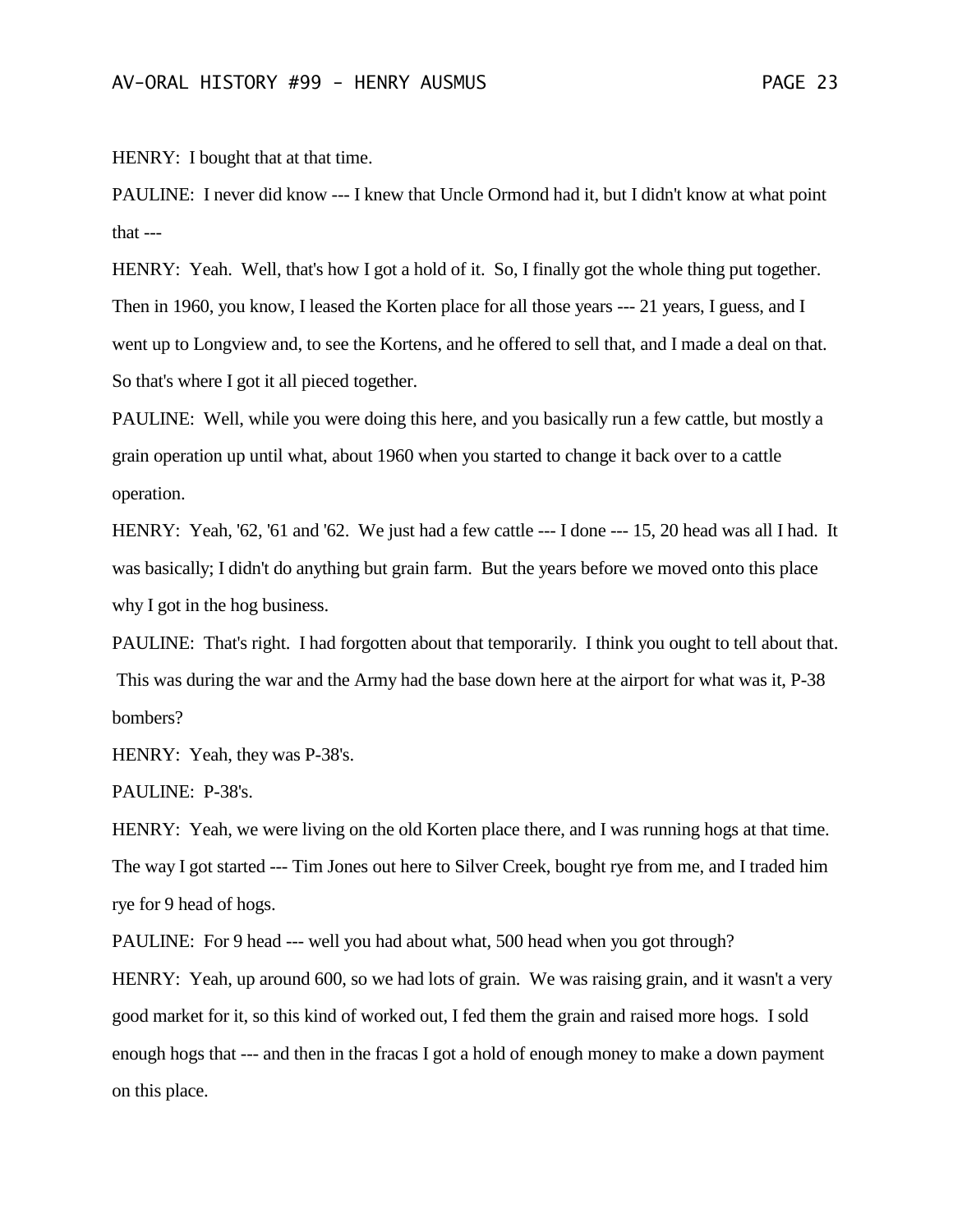PAULINE: Then you got --- I remember you going down to the airport to get the garbage from the Mess down there for the hogs.

HENRY: Yeah, that worked out pretty good, it was stuff the hogs needed. Protein, you know, and ---

PAULINE: And it got rid of their garbage in the process.

HENRY: Yeah. We did that for a while.

PAULINE: Well, there is one thing I remember. There was one time you come home with a great big salmon; a piece of salmon all wrapped up. The cooks had wrapped it up and put it aside for you. They said they were going to have to throw it in the garbage, and it was too good to throw away, so they ---

HENRY: Yeah, they gave me a whole crate of fresh salmon one time out of Mess Hall, they couldn't hold on to it, you know, they had it so long why they --- but it was good.

PAULINE: Yeah. I remember that I remember eating that, having that salmon. It was pretty exciting --- something we didn't really have too --- I don't think it was something we could have had. If Mom had gone to the store and bought it, it probably wouldn't have stuck in my memory, you know. But everybody was really excited. I remember too when you brought the eagle in that someone had shot down in the field, and you brought it in to show it to us so we could see what one looked like up close. And the horned toads that everybody used to bring me when I was a kid. HENRY: Yeah. There used to be a lot of horned toads, I guess there still are.

PAULINE: Well, while you were putting this ranch together, and in business here, then Uncle Ormond and Uncle Standley were in business at the Verdo [Venator] and had put together about, what 3,000 acres down there, is the figure that I've always thrown around.

HENRY: Well, there's, yeah, somewhere around that, I think four and a half sections. You see when they moved out of the lake, '35 was the last year that they grew any grain. The lake started filling up after that. Well, they run about 400 head of cattle at that time, 400 or 500 head, and they sold out. Joe Fine bought 'em, and we took 'em to the Roaring Springs. Bought out Ormond and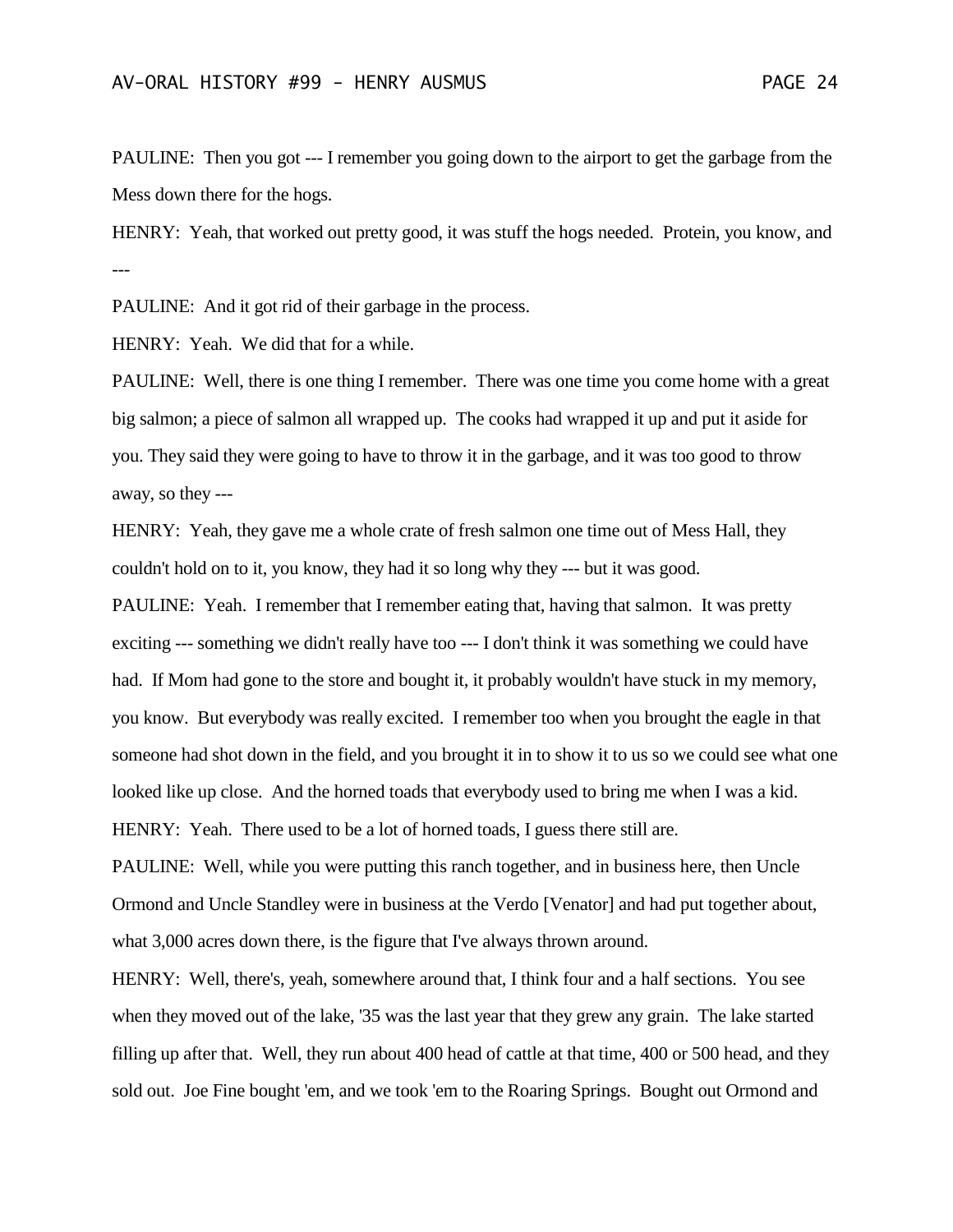Johnny Kirk's cattle, and then we took them to Smyth Flats on Steens Mountain. I guess Ormond took the money and invested in, he bought Hudspeth's place, and the Greenhouse place down there. PAULINE: That's where they started then with this, when they were ... to go back into something else.

HENRY: Yeah, after they went out of the cattle business, they bought the Green house down there and the Hudspeth and they rented Section 29 from Mrs. Hanley. And they plowed that west half section of 29, and they raised oats in there. And they plowed up the Green house, or the Hudspeth place and raised grain in there. They never did farm the Green house side of that section. And then they bought those four and a half sections down there from PLS Company, and that's when they moved to the Verdo [Venator].

PAULINE: Well, that name, the Verdo [Venator], which is a Spanish name, I guess.

HENRY: Well, Ted Hayes told me the story, and if I had that on tape it would be worth a jillion! PAULINE: Well, what did he tell you? We'll put what he told you on tape.

HENRY: Well in the early '70's, along about '71, or along in there someplace, maybe it was '69 or '65 or somewhere, it was in that area. The first settlers to come in here, there was a fellow by the name of Redabush (sp.?) [Ruh], and Verdo [Venator] were partners.

PAULINE: So Verdo [Venator] is a man's name?

HENRY: Verdo [Venator] was a man's name, and he settled in there and he had a hundred work mules. And they plowed up the Verdo [Venator]and raised grain in it, and Verdo [Venator] decided that there just wasn't enough room here to do what he wanted to do, so he went to Argentina. PAULINE: Oh.

HENRY: And I don't know what became of Redabush [Ruh], but anyhow --- And when, of course that all went back to meadow again. When Ormond and Standley plowed up the Verdo [Venator], they found the old dead furrows where Verdo [Venator] had plowed it up originally.

PAULINE: Had plowed it up originally.

HENRY: Had plowed it up originally. So that's where the Verdo [Venator] got its name.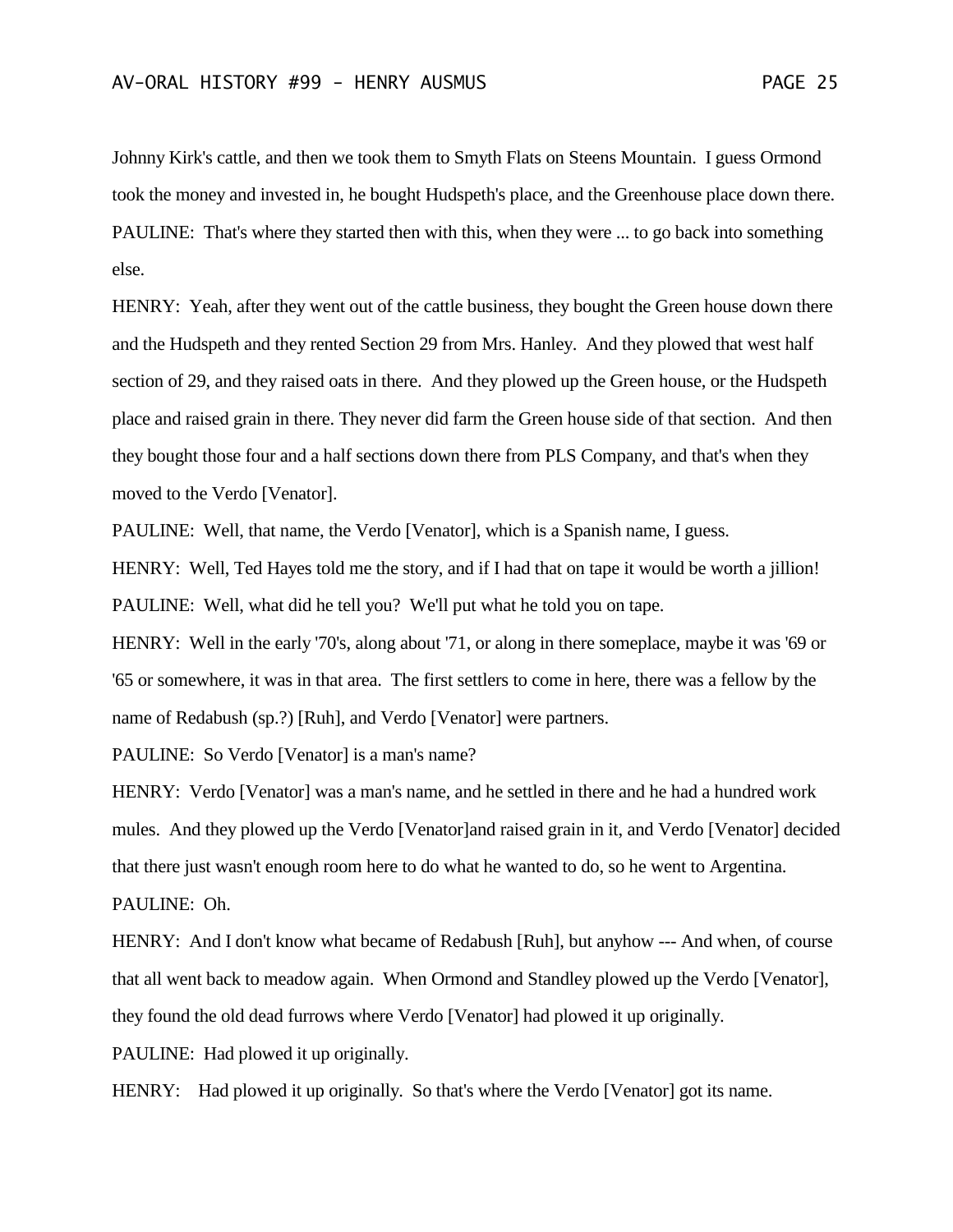PAULINE: Well, with their ditching and diking you were highly successful as grain farmers down there, and really kind of wrote a chapter in Harney County history as far as farming was concerned, not to mention that you were doing the same thing up here.

HENRY: You see they bought that in 1944, that's the same time I bought this place here. At that --- in that era, '44 to '48, '49, we raised 85 percent of all the grain that was raised in Harney County. And I guess everybody stepped on the bandwagon along there, about '49, you know, and '50. And I think probably I was the one that started this malting barley market, more than anyone else.

Earl Sitz and I went to Klamath Falls and bought a truckload, semi-trailer load of seed grain, certified Henchen barley. Now there had been Henchen barley growed in the country before. Bi11 Huggard raised some and sold some as malting barley, a little bit, but most of it was contaminated with other varieties of grain that wouldn't qualify. So, I planted, oh, I think maybe 300 acres or so of that certified seed, and we got enough out of it, and kept --- to seed the --- get a good clean seed started. It had a little tree barley that had volunteered in it, but it wasn't enough to ever show up. Eventually why I had good pure seed. And I sold your Uncle Ormond 15 tons of clean Henchen seed. Other than before that we was just raising feed grain, you know. And then the malting barley went from there.

PAULINE: Then there were several years there, where that was a really a good thing going. HENRY: Yeah. We was getting a good premium price for it, and then it got so it wasn't worth anymore than feed grain. And then to clean it up for ... we was losing as much as we was gaining, so we just quit. I did.

PAULINE: Well, we put another 45 minutes on this thing, it's about to run out. I suggest we call it a day and get together and talk about some things we forgot to talk about today, 'cause we didn't even scratch the surface.

HENRY: Well, there's a lot of territory to cover there, all right.

PAULINE: But that kind of --- I think we kind of got the --- the chain of events of how the Ausmus's came here, and what they did when they got here.